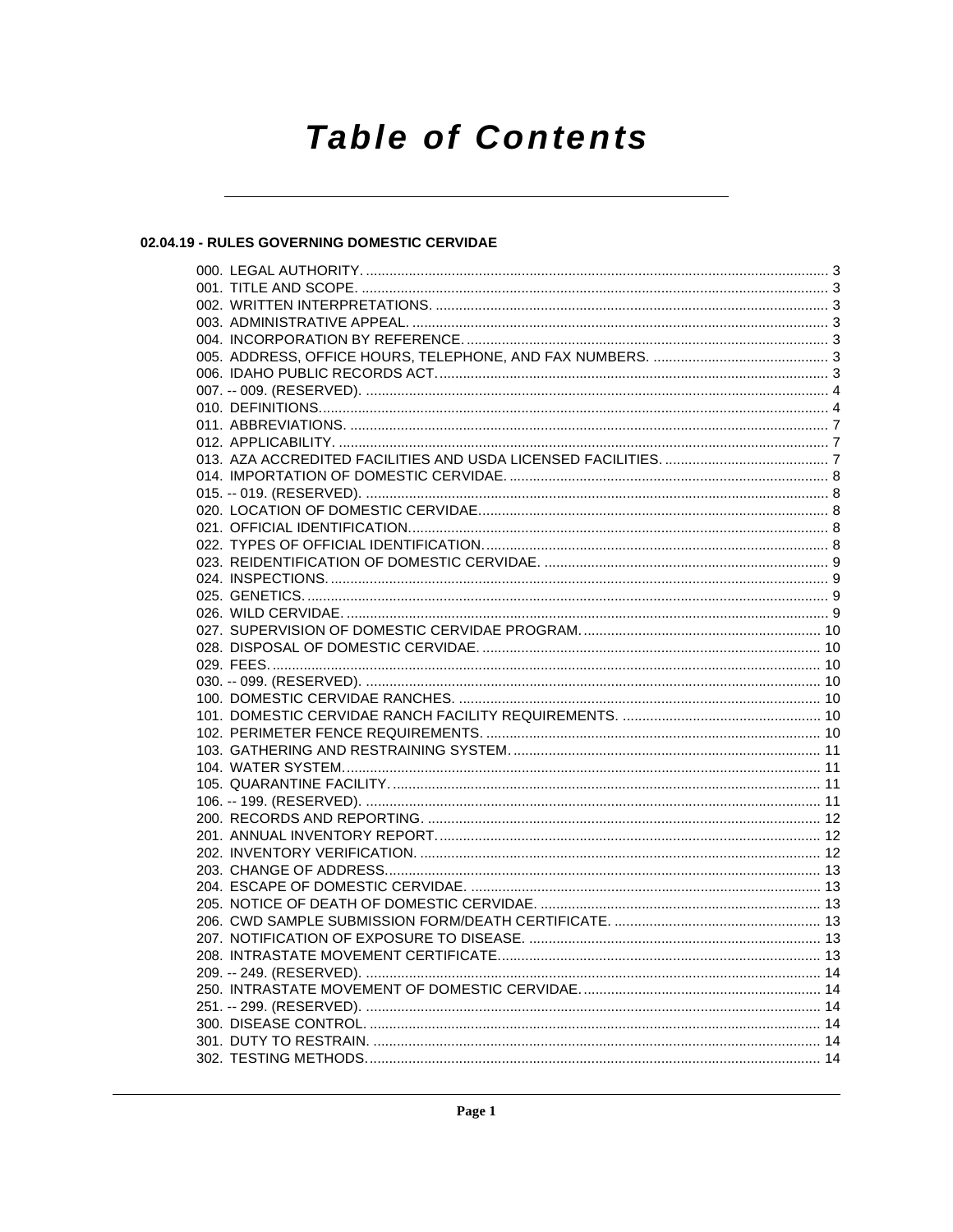# Table of Contents (cont'd)

| 606. CONTENT OF RECORDS FOR DOMESTIC CERVIDAE APPROVED FEEDLOTS.  20 |  |
|----------------------------------------------------------------------|--|
|                                                                      |  |
|                                                                      |  |
|                                                                      |  |
|                                                                      |  |
|                                                                      |  |
|                                                                      |  |
|                                                                      |  |
|                                                                      |  |
|                                                                      |  |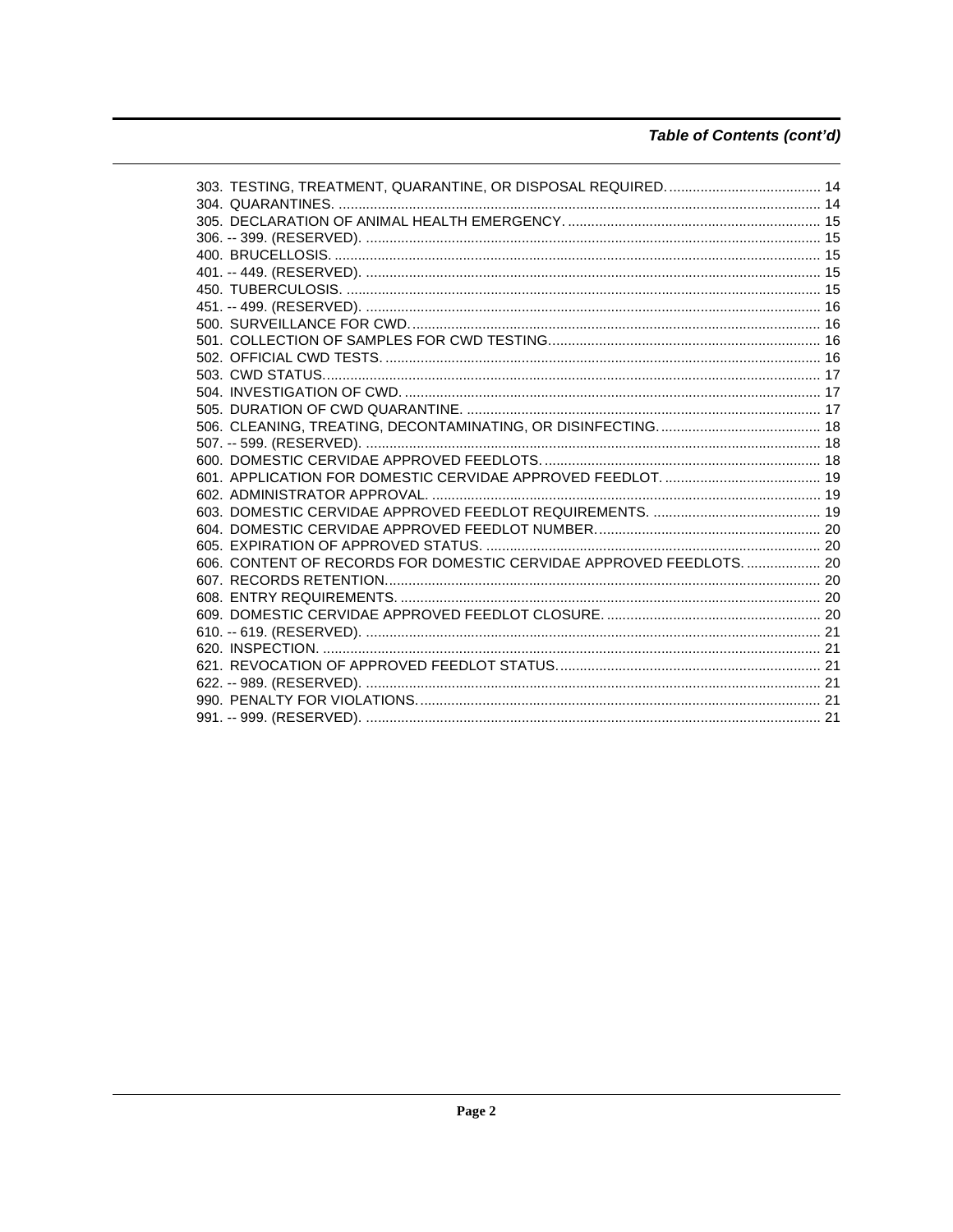#### **IDAPA 02 TITLE 04 CHAPTER 19**

# **02.04.19 - RULES GOVERNING DOMESTIC CERVIDAE**

## <span id="page-2-1"></span><span id="page-2-0"></span>**000. LEGAL AUTHORITY.**

This chapter is adopted under the legal authority of Title 25, Chapters 2, 3, 4, 6, and [37] 35, Idaho Code. (4-2-03)

#### <span id="page-2-2"></span>**001. TITLE AND SCOPE.**

**01.** Title. The title of this chapter is "Rules Governing Domestic Cervidae". (4-2-03)

**02. Scope**. These rules shall govern procedures for the detection, prevention, control and eradication of diseases among domestic cervidae, and facilities, record keeping, and reporting requirements of domestic cervidae ranches. The official citation of this chapter is IDAPA 02.04.19.000 et.seq. For example, this Section's citation is IDAPA 02.04.19.001. (4-2-03) IDAPA 02.04.19.001.

#### <span id="page-2-3"></span>**002. WRITTEN INTERPRETATIONS.**

There are no written interpretations of these rules. (4-2-03)

#### <span id="page-2-4"></span>**003. ADMINISTRATIVE APPEAL.**

Persons may be entitled to appeal agency actions authorized under these rules pursuant to Title 67, Chapter 52, Idaho  $\text{Code.}$  (4-2-03)

#### <span id="page-2-5"></span>**004. INCORPORATION BY REFERENCE.**

The following documents are incorporated by reference and copies of these documents may be obtained from the Idaho State Department of Agriculture central office and the State Law Library. (4-2-03)

| 01. | <b>Bovine Tuberculosis Eradication, Uniform Methods and Rules, Effective January 22, 1999.</b> | $(4-2-03)$ |
|-----|------------------------------------------------------------------------------------------------|------------|
| 02. | Code Of Federal Regulations, Title 9, Part 161, January 1, 2002.                               | $(4-2-03)$ |
| 03. | Code Of Federal Regulations, Title 9, Part 55, February 5, 2002.                               | $(4-2-03)$ |
| 04. | Code Of Federal Regulations, Title 9, Subchapter A, Part 1 and 2, February 5, 2002.            |            |

 $(4-2-03)$ 

#### <span id="page-2-6"></span>**005. ADDRESS, OFFICE HOURS, TELEPHONE, AND FAX NUMBERS.**

**01. Physical Address**. The central office of the Idaho State Department of Agriculture is located at 2270 Old Penitentiary Road, Boise, Idaho 83712-0790. (4-2-03)

**02. Office Hours**. Office hours are 8 a.m. to 5 p.m., Mountain Time, Monday through Friday, except holidays designated by the state of Idaho. (4-2-03)

**03.** Mailing Address. The mailing address for the central office is Idaho State Department of are, P.O. Box 790, Boise, Idaho 83701. (4-2-03) Agriculture, P.O. Box 790, Boise, Idaho 83701.

**04. Telephone Number**. The telephone number of the Division of Animal Industries at the central office is  $(208)$  332-8540. (4-2-03)

**05.** Fax Number. The fax number of the Division of Animal Industries at the central office is (208) 334-4062.  $334-4062.$  (4-2-03)

#### <span id="page-2-7"></span>**006. IDAHO PUBLIC RECORDS ACT.**

These rules are public records and are available for inspection and copying at the ISDA central office and the State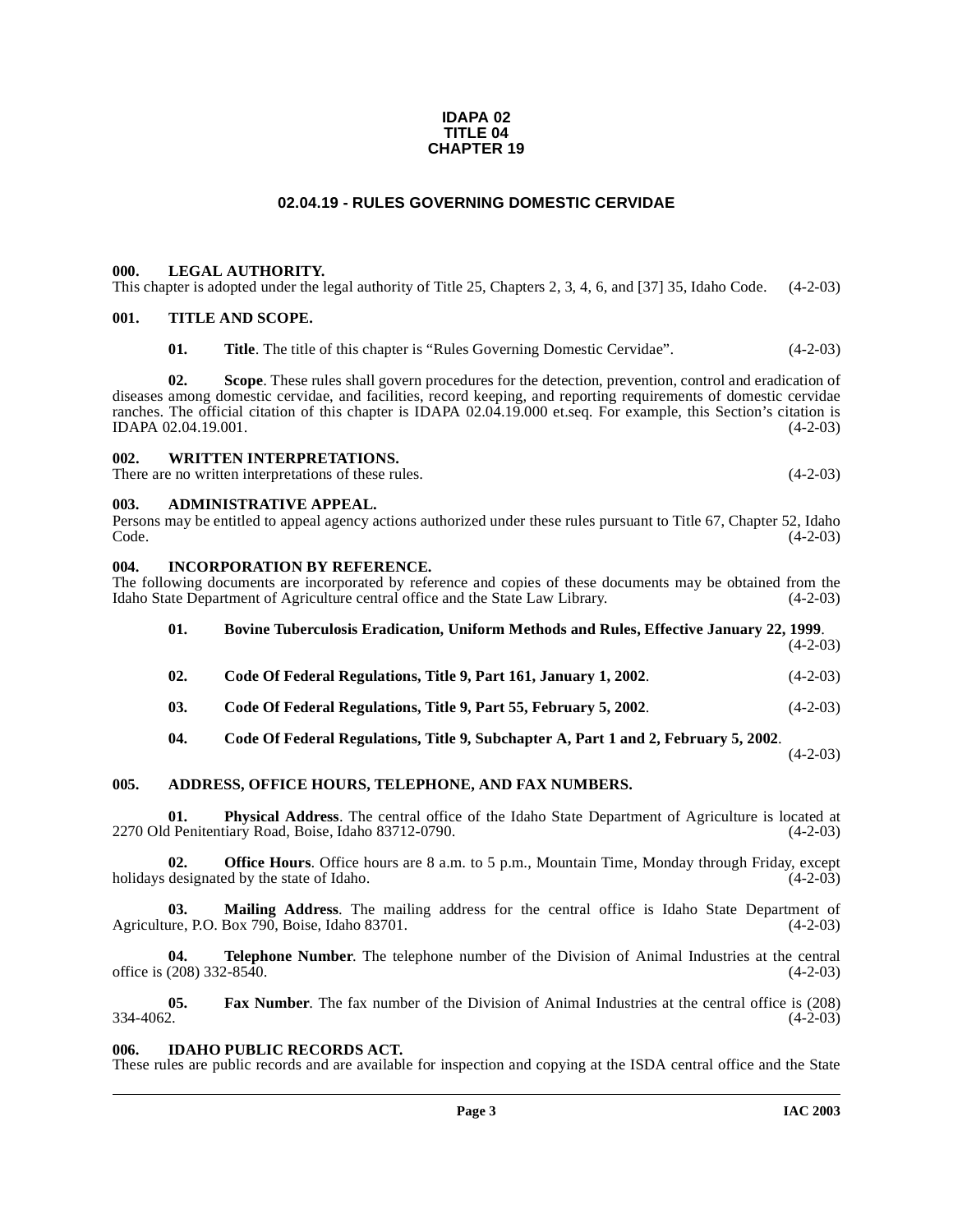Law Library. (4-2-03)

# <span id="page-3-0"></span>**007. -- 009. (RESERVED).**

## <span id="page-3-12"></span><span id="page-3-1"></span>**010. DEFINITIONS.**

**01. Accredited Veterinarian**. A veterinarian approved by the Administrator and USDA/APHIS/VS, in accordance with Title 9, Part 161, CFR, January 1, 2002, to perform functions required by cooperative state-federal animal disease control and eradication programs. animal disease control and eradication programs.

<span id="page-3-3"></span><span id="page-3-2"></span>**02.** Administrator. Administrator of the Division of Animal Industries or his designee. (4-2-03)

**03. Approved Laboratory**. NVSL, an AAVLD accredited laboratory that is qualified to perform CWD diagnostic procedures, or a laboratory designated by the Administrator to perform CWD diagnostic procedures.

 $(4-2-03)$ 

**04.** Approved Slaughter Establishment. A USDA inspected slaughter establishment at which ante-<br>and post-mortem inspection is conducted by USDA inspectors. (4-2-03) mortem and post-mortem inspection is conducted by USDA inspectors.

<span id="page-3-4"></span>**Area Veterinarian In Charge**. The USDA/APHIS/VS veterinary official who is assigned to form official animal health activities in Idaho. (4-2-03) supervise and perform official animal health activities in Idaho.

<span id="page-3-5"></span>**06. Breed Associations And Registries**. Organizations maintaining permanent records of ancestry or pedigrees of animals, individual animal identification records and records of ownership.

**07. Certificate**. An official document issued by a state or federal animal health official or an accredited veterinarian at the point of origin of a shipment of cervidae, which contains information documenting the age, sex, species, individual identification of the animals, the number of animals, the purpose of the movement, the points of origin and destination, the consignor, the consignee, the status of the animals relative to official diseases, test results and any other information required by the state animal health official for importation or translocation. (4-2-03)

<span id="page-3-8"></span>**08.** Cervid Herd. One (1) or more domestic cervidae or groups of domestic cervidae maintained on common ground or under common ownership or supervision that may be geographically separated but can have interchange or movement. (4-2-03)

**09.** Cervidae. Deer, elk, moose, caribou, reindeer, and related species and hybrids including all of the cervidae family and hybrids. (4-2-03) members of the cervidae family and hybrids.

<span id="page-3-9"></span>**10. Chronic Wasting Disease**. A transmissible spongiform encephalopathy of cervids, which is a nonfebrile, transmissible, insidious, and degenerative disease affecting the central nervous system of cervidae.

 $(4-2-03)$ 

<span id="page-3-10"></span>**11. Commingling**. Within the last five (5) years, the animals have had direct contact with each other, had less than thirty (30) feet of physical separation, or shared management equipment, pasture, or surface water sources, except for periods of less than forty-eight (48) hours at sales or auctions when a state or federal animal health official has determined such contact presents minimal risk of CWD transmission. (4-2-03) official has determined such contact presents minimal risk of CWD transmission.

<span id="page-3-11"></span>**12. Custom Exempt Slaughter Establishment**. A slaughter establishment that is subject to facility inspection by USDA, but which does not have ante-mortem and post-mortem inspection of animals by USDA inspectors. (4-2-03)

<span id="page-3-6"></span>**13. CWD-Adjacent Herd**. A herd of domestic cervidae occupying premises that border a premise occupied by a CWD positive herd, including herds separated by roads or streams. (4-2-03)

<span id="page-3-7"></span>**14. CWD-Exposed Animal**. A cervid animal that is not exhibiting any signs of CWD, but has had contact within the last five  $(5)$  years with cervids from a CWD-positive herd or the animal is a member of a CWD-<br>exposed herd. (4-2-03) exposed herd.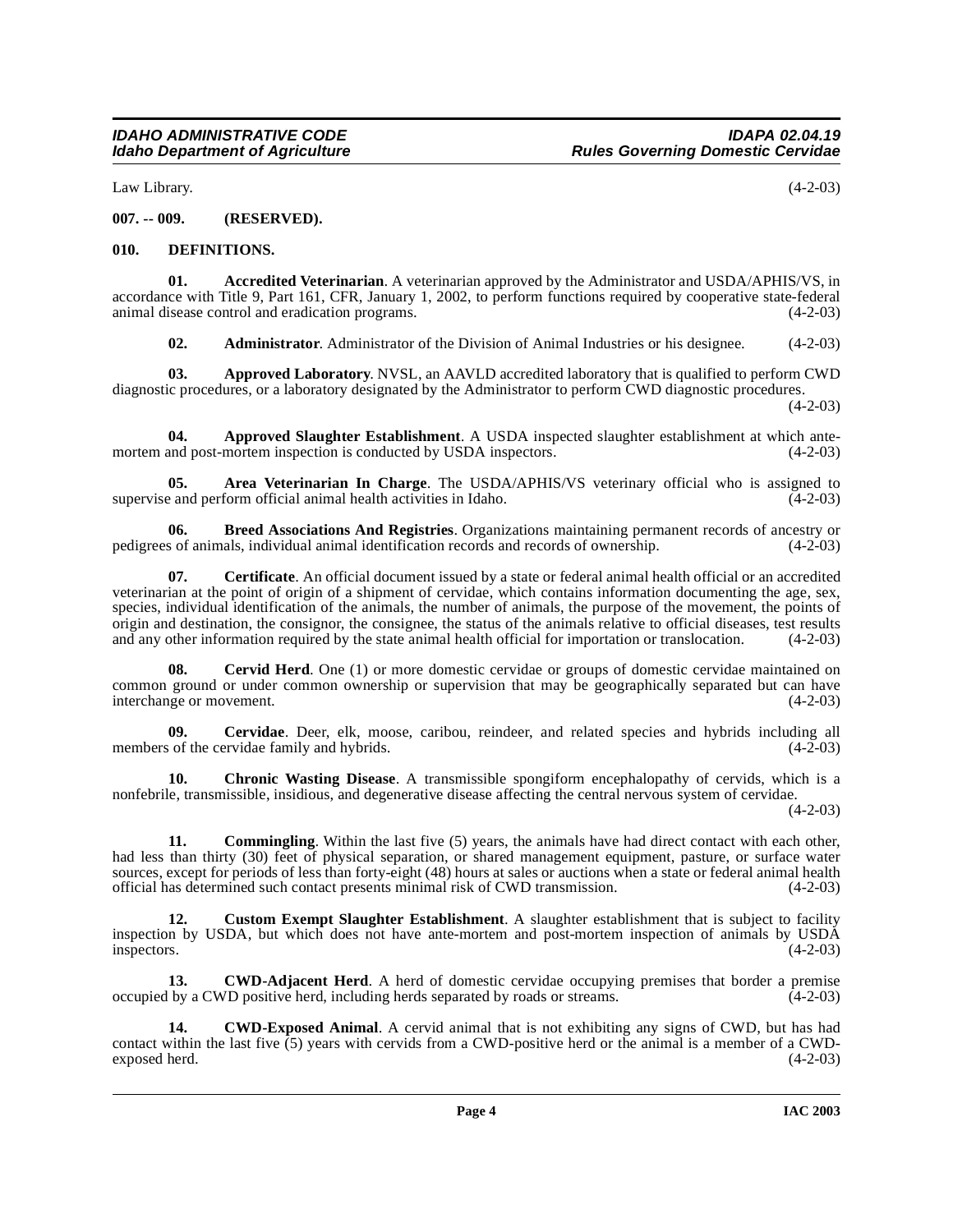<span id="page-4-0"></span>**15. CWD-Exposed Herd**. A herd of cervidae in which no animals are exhibiting signs of CWD, but:  $(4-2-03)$ 

**a.** An epidemiological investigation indicates that contact with CWD positive animals or contact with animals from a CWD positive herd has occurred in the previous five (5) years; or (4-2-03)

**b.** A herd of cervidae occupying premises that were previously occupied by a CWD positive herd within the past five (5) years as determined by the designated epidemiologist; or (4-2-03)

Two (2) herds that are maintained on a single premise even if they are managed separately, have no l have separate herd records. (4-2-03) commingling, and have separate herd records.

<span id="page-4-1"></span>**16.** CWD-Positive Cervid. A domestic cervid on which a diagnosis of CWD has been confirmed through positive test results on any official cervid CWD test by an approved laboratory. (4-2-03)

<span id="page-4-2"></span>**17. CWD-Positive Herd**. A domestic cervidae herd in which any animal(s) has been diagnosed with assed on positive laboratory results, from an approved laboratory. (4-2-03) CWD, based on positive laboratory results, from an approved laboratory.

<span id="page-4-3"></span>**18. CWD-Suspect Cervid**. A domestic cervid for which laboratory evidence or clinical signs suggests sis of CWD. (4-2-03) a diagnosis of CWD.

**19. CWD-Suspect Herd**. A domestic cervidae herd in which any animal(s) has been determined to be (4-2-03) a CWD-suspect.

<span id="page-4-5"></span><span id="page-4-4"></span>**20. Department**. The Idaho State Department of Agriculture. (4-2-03)

**21. Death Certificate**. A form provided by the Division for the reporting of cervidae deaths and for sample submission for CWD testing. (4-2-03) reporting sample submission for CWD testing.

**22. Designated Epidemiologist**. A state or federal veterinarian who has demonstrated the knowledge and ability to perform the functions required under these rules and who has been selected by the Administrator to fulfill the epidemiology duties relative to the state domestic cervidae disease control program. (4-2-03) fulfill the epidemiology duties relative to the state domestic cervidae disease control program.

**23. Director.** The Director of the Idaho State Department of Agriculture, or his designee. (4-2-03)

**24. Disposal**. Final disposition of dead cervidae. (4-2-03)

<span id="page-4-7"></span><span id="page-4-6"></span>25. **Division**. Idaho State Department of Agriculture, Division of Animal Industries. (4-2-03)

**26. Domestic Cervidae**. Fallow deer (Dama dama), elk (Cervus elaphus) or reindeer (Rangifer) owned by a person. (4-2-03) tarandus) owned by a person.

**27. Domestic Cervidae Approved Feedlot**. A domestic cervidae ranch, which is a confined dry-lot area, where selected domestic cervidae can be secured and isolated from all other domestic and wild cervidae and livestock for the purpose of feeding for slaughter only with no provisions for grazing. (4-2-03) livestock for the purpose of feeding for slaughter only with no provisions for grazing.

<span id="page-4-8"></span>**28. Domestic Cervidae Ranch**. A premise where domestic cervidae are held or kept, including multiple premises under common ownership. (4-2-03)

**29. Escape**. Any domestic cervidae located outside the perimeter fence of a domestic cervidae ranch and not under the immediate control of the owner or operator of the domestic cervidae ranch. (4-2-03)

**30. Federal Animal Health Official**. An employee of USDA, APHIS, VS who is authorized to perform animal health activities.

<span id="page-4-10"></span><span id="page-4-9"></span>**31. Herd Of Origin**. A cervid herd, on any domestic cervidae ranch or other premise, where the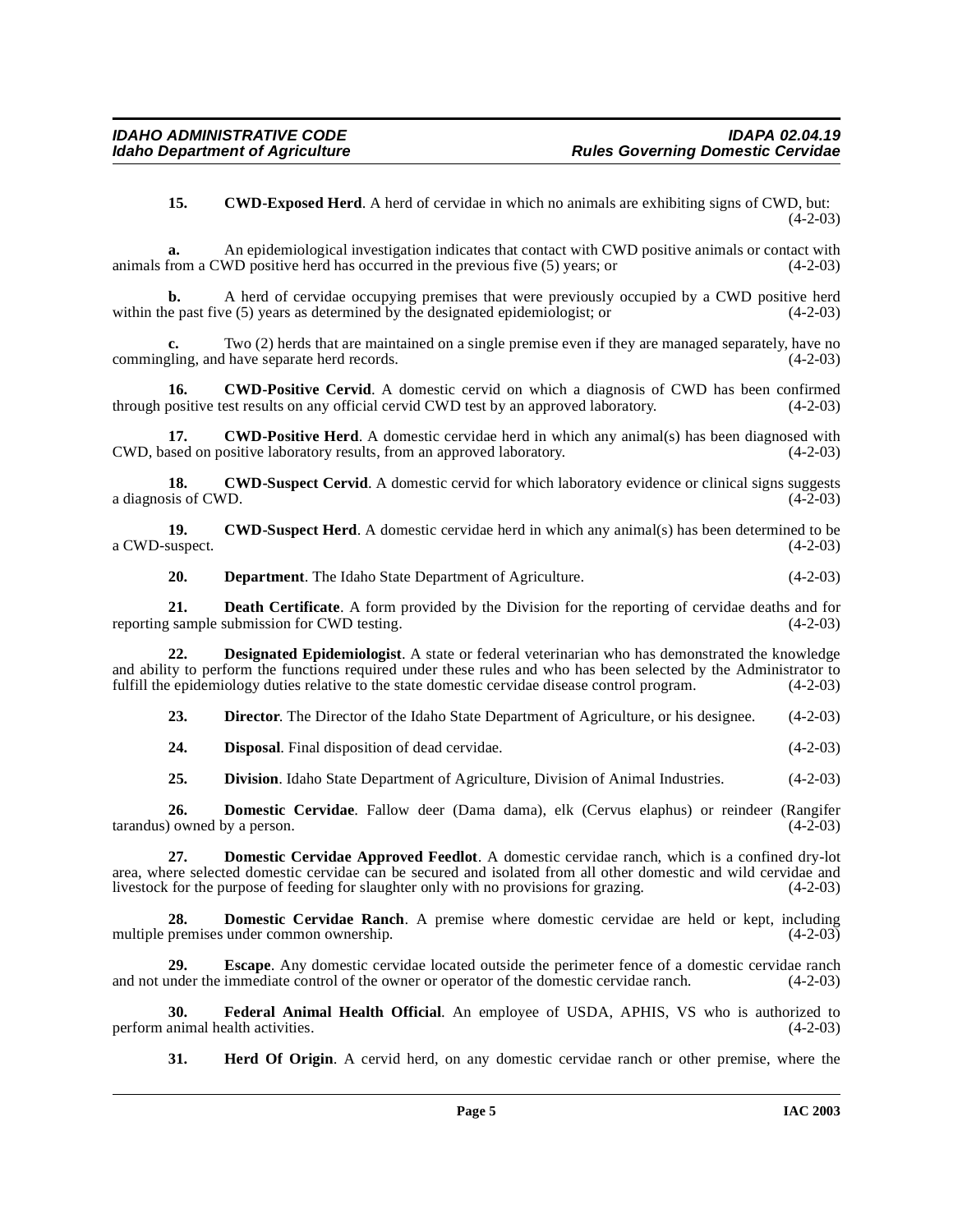# **IDAHO ADMINISTRATIVE CODE IDAPA 02.04.19 Rules Governing Domestic Cervidae**

animals were born, or where they were kept for at least one (1) year prior to date of shipment. (4-2-03)

<span id="page-5-1"></span><span id="page-5-0"></span>**32. Herd Status**. Classification of a cervidae herd with regard to CWD. (4-2-03)

**33. Intrastate Movement Certificate**. A form approved by the Administrator, and available from the Division, to document the movement of domestic cervidae between premises within Idaho. (4-2-03)

**34. Individual Herd Plan**. A written herd management agreement and testing plan developed by the herd owner and approved by the Administrator to identify and eradicate CWD from a positive, source, suspect, exposed, or adjacent herd. (4-2-03)

**35.** Limited Contact. Incidental contact between animals of different herds in separate pens off of the remises at fairs, shows, exhibitions and sales.  $(4-2-03)$ herd's premises at fairs, shows, exhibitions and sales.

<span id="page-5-2"></span>**36. Official CWD Test**. A test approved by the Administrator and conducted at an approved laboratory (4-2-03) to diagnose CWD.

**37. Official Identification**. Identification, approved by the Administrator, that individually, uniquely, and permanently identifies each cervid. (4-2-03)  $(4-2-03)$ 

<span id="page-5-3"></span>**38. Operator**. A person who has authority to manage or direct a domestic cervidae ranch. (4-2-03)

**39.** Owner. The person that has legal title to, or has financial control of, any domestic cervidae or cervidae ranch (4-2-03) domestic cervidae ranch

**40. Person**. Any individual, association, partnership, firm, joint stock company, joint venture, trust, estate, political subdivision, public or private corporation, or any legal entity, which is recognized by law as the subject of rights and duties.  $(4-2-03)$ 

**41. Premises**. The ground, area, buildings, and equipment utilized to raise, propagate, control, or lomestic cervidae. (4-2-03) harvest domestic cervidae.

**42. Quarantine**. An order issued on authority of the Administrator, by a state or federal animal health official or accredited veterinarian, prohibiting movement of cervids from any location without a written restricted movement permit.

<span id="page-5-4"></span>**43. Quarantine Facility**. A confined area where selected domestic cervidae can be secured and isolated from all other cervidae and livestock. (4-2-03)

<span id="page-5-5"></span>**44. Reidentification**. The identification of a domestic cervid which had been officially identified, as provided by this chapter, but which has lost the official identification device, or the tattoo or official identification device has become illegible. (4-2-03)

**45. Restrain**. The immobilization of domestic cervidae in a chute, other device, or by other means for ose of efficiently, effectively, and safely inspecting, treating, vaccinating, or testing. (4-2-03) the purpose of efficiently, effectively, and safely inspecting, treating, vaccinating, or testing.

<span id="page-5-6"></span>**46. Restricted Movement Permit**. An official document that is issued by the Administrator, AVIC, or an accredited veterinarian for movement of animals from positive, suspect, or exposed herds. (4-2-03)

**47.** Source Herd. A herd from which at least one (1) cervid has originated within the previous five (5) I that cervid has been diagnosed CWD positive. (4-2-03) years and that cervid has been diagnosed CWD positive.

<span id="page-5-7"></span>**48. State Animal Health Official**. The Administrator, or his designee. (4-2-03)

**49.** Status Date. The date on which the Administrator approves in writing a herd status change with CWD.  $(4-2-03)$ regard to CWD.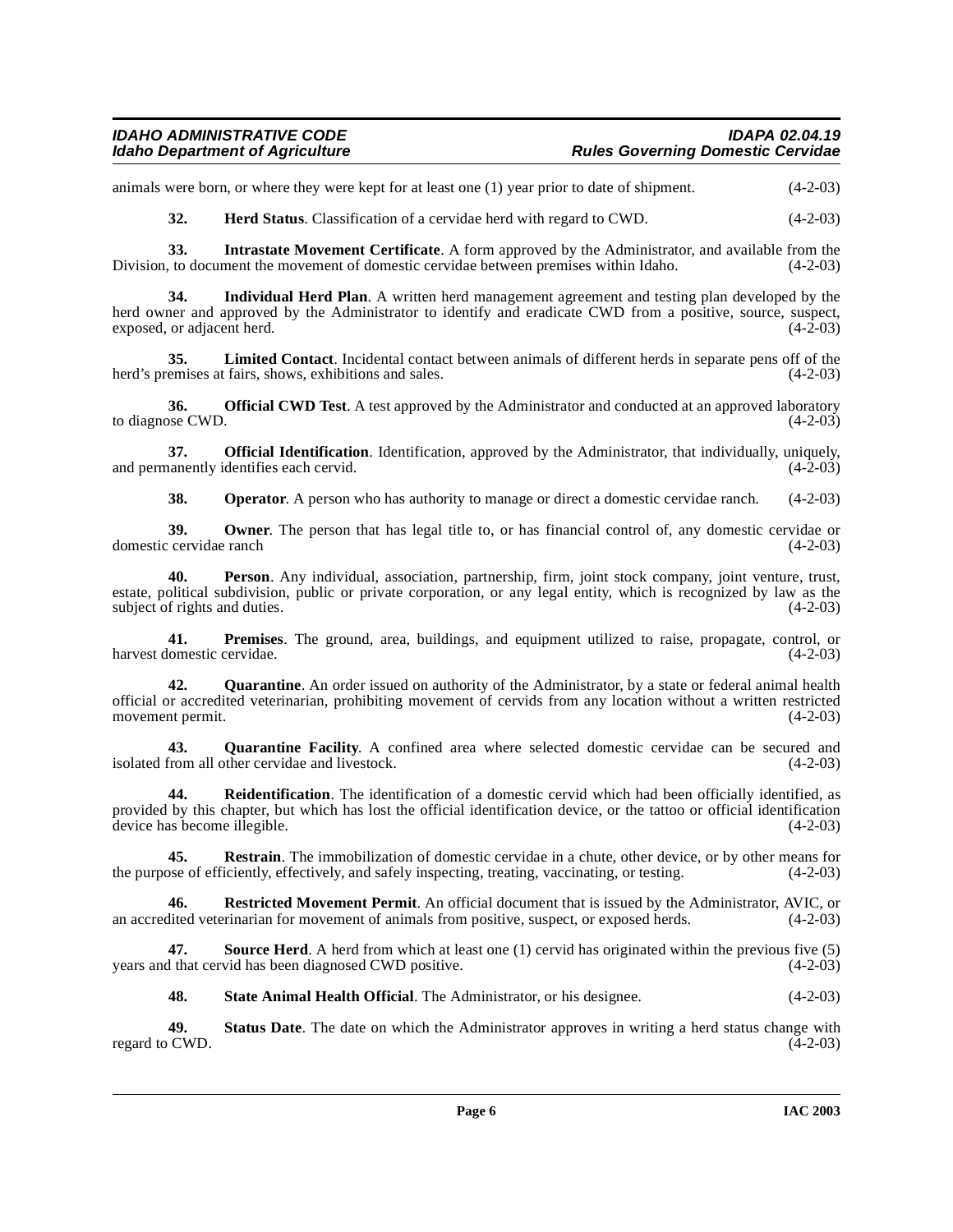<span id="page-6-6"></span>**50. Trace Back Herd**. An exposed herd in which at least one (1) CWD positive animal resided within e previous sixty (60) months prior to diagnosis with CWD.  $(4-2-03)$ any of the previous sixty  $(60)$  months prior to diagnosis with CWD.

<span id="page-6-7"></span>**51. Trace Forward Herd**. A herd that has received exposed animals from a positive herd within sixty (60) months prior to the diagnosis of CWD in the positive herd or from the identified point of entry of CWD into the positive herd. (4-2-03)

**52. Traceback**. The process of identifying the movements and the herd of origin of CWD positive, or exposed animals, including herds that were sold for slaughter. (4-2-03) **53.** Wild Cervidae. Any cervid animal not owned by a person. (4-2-03)

# <span id="page-6-0"></span>**011. ABBREVIATIONS.**

<span id="page-6-9"></span><span id="page-6-4"></span>

| 01. | <b>AAVLD.</b> American Association of Veterinary Laboratory Diagnosticians. | $(4-2-03)$ |
|-----|-----------------------------------------------------------------------------|------------|
| 02. | <b>APHIS.</b> Animal Plant Health Inspection Service.                       | $(4-2-03)$ |
| 03. | <b>AVIC.</b> Area Veterinarian in Charge.                                   | $(4-2-03)$ |
| 04. | <b>AZA</b> . American Zoological Association.                               | $(4-2-03)$ |
| 05. | <b>CFR.</b> Code of Federal Regulations.                                    | $(4-2-03)$ |
| 06. | <b>CWD.</b> Chronic Wasting Disease.                                        | $(4-2-03)$ |
| 07. | <b>CWDP.</b> Chronic Wasting Disease Program.                               | $(4-2-03)$ |
| 08. | ISDA. Idaho State Department of Agriculture.                                | $(4-2-03)$ |
| 09. | <b>NAEBA.</b> North American Elk Breeders Association.                      | $(4-2-03)$ |
| 10. | <b>NVSL.</b> National Veterinary Services Laboratory.                       | $(4-2-03)$ |
| 11. | TB. Tuberculosis.                                                           | $(4-2-03)$ |
| 12. | <b>UM&amp;R.</b> Uniform Methods and Rules.                                 | $(4-2-03)$ |
| 13. | <b>USDA.</b> United States Department of Agriculture.                       | $(4-2-03)$ |
| 14. | VS. Veterinary Services.                                                    | $(4-2-03)$ |
|     |                                                                             |            |

# <span id="page-6-1"></span>**012. APPLICABILITY.**

These rules apply to all domestic cervidae located in, imported into, exported from, or transported through the state of Idaho. (4-2-03) Idaho. (4-2-03)

#### <span id="page-6-3"></span><span id="page-6-2"></span>**013. AZA ACCREDITED FACILITIES AND USDA LICENSED FACILITIES.**

AZA accredited facilities and facilities licensed by USDA under 9CFR Subchapter A Parts 1 and 2 as licensees, dealers, exhibitors, research facilities and zoos are exempt from the provisions of this chapter provided that:

 $(4-2-03)$ 

<span id="page-6-5"></span>**01. Movement Between AZA And USDA Facilities**. AZA accredited and USDA licensed facilities shall not sell, give, or in any way transfer cervidae to persons or domestic cervidae ranches within Idaho, except other<br>to AZA accredited or USDA licensed facilities. to AZA accredited or USDA licensed facilities.

<span id="page-6-8"></span>**02. Transfer Of Cervidae**. Any AZA accredited or USDA licensed facility that in any way transfers cervidae, or title to cervidae, to any person in Idaho, except to other AZA accredited or USDA licensed facilities,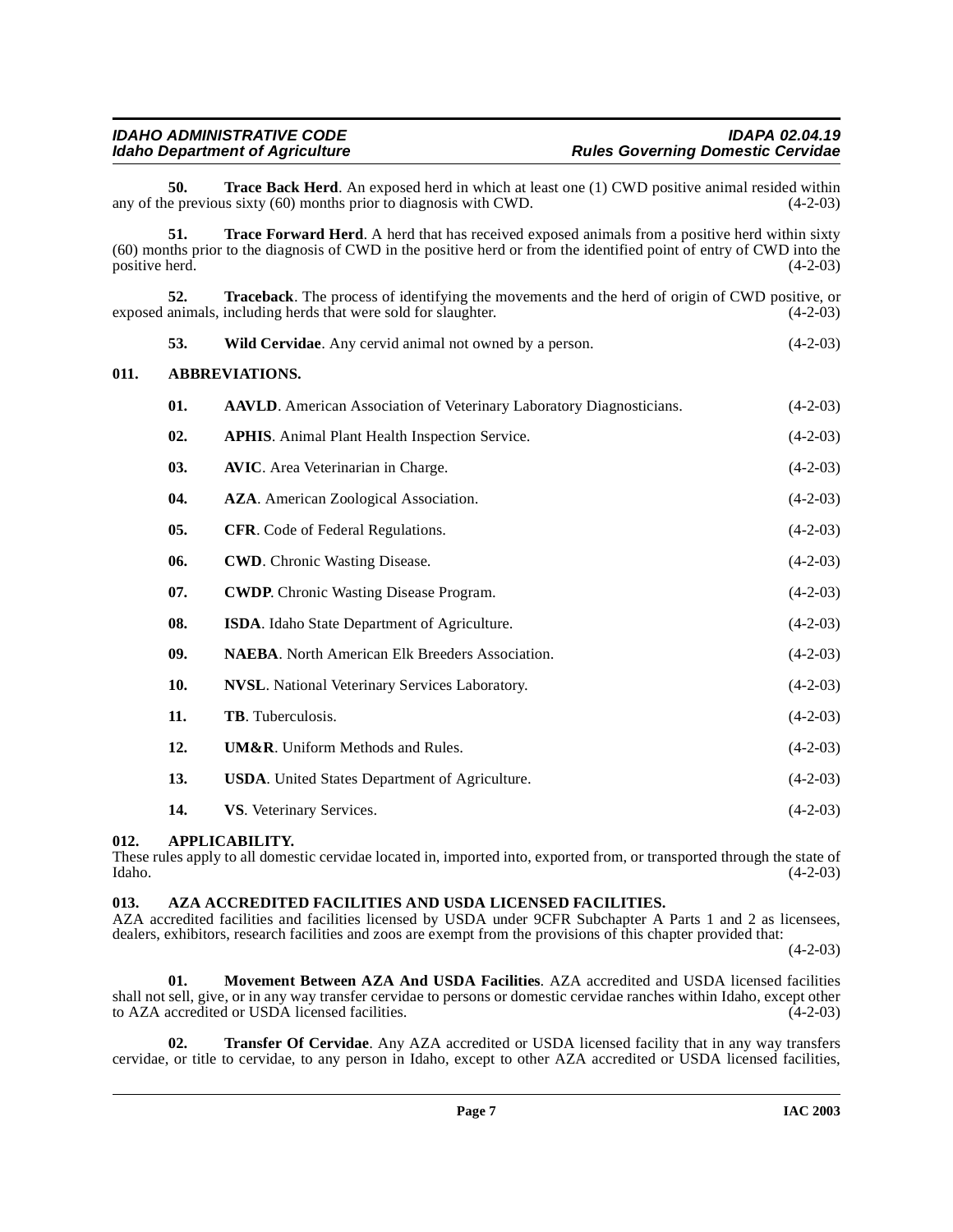shall comply with all of the provisions of this chapter. (4-2-03)

<span id="page-7-6"></span><span id="page-7-0"></span>**014. IMPORTATION OF DOMESTIC CERVIDAE.**

All domestic cervidae imported into the state of Idaho shall comply with the requirements of IDAPA 02.04.21 "Rules Governing the Importation of Animals," which apply to domestic cervidae. (4-2-03)

# <span id="page-7-1"></span>**015. -- 019. (RESERVED).**

## <span id="page-7-7"></span><span id="page-7-2"></span>**020. LOCATION OF DOMESTIC CERVIDAE.**

Any person who owns or has control of domestic cervidae in Idaho which are not located on a domestic cervidae ranch, which is in compliance with the applicable provisions of this chapter, or on an AZA accredited or USDA licensed facility in compliance with this chapter, is in violation of these rules. (4-2-03) licensed facility in compliance with this chapter, is in violation of these rules.

<span id="page-7-5"></span>**Department Action.** In addition to any other administrative or civil action, the department may seize, require removal from the state, require removal to a domestic cervidae ranch that is in compliance with the provisions of this chapter, or require disposal of any domestic cervidae that are not located on a domestic cervidae ranch, an AZA accredited facility, or a USDA licensed facility which is in compliance with the provisions of this chapter. (4-2-03)  $\epsilon$  (4-2-03)  $(4-2-03)$ 

<span id="page-7-12"></span>**02.** Reindeer. Reindeer shall not be owned, possessed, propagated or held in Idaho north of the Salmon order to protect the wild caribou herd in northern Idaho. (4-2-03) River in order to protect the wild caribou herd in northern Idaho.

**03. Exceptions**. The Administrator may grant exceptions from the provisions of Section 020 on a case specific basis.  $(4-2-03)$ 

<span id="page-7-9"></span>**04. Natural Disasters**. Damage caused to domestic cervidae ranch facilities by natural disasters shall not constitute a violation of this chapter, provided that the owner or operator begins any necessary repairs immediately upon discovering the damage, acts expeditiously, as determined by the Administrator, to complete any necessary repairs and reports the extent and cause of any damage to the Division within twenty-four (24) hours of the  $\alpha$  occurrence of the damage.  $(4-2-03)$ 

#### <span id="page-7-10"></span><span id="page-7-3"></span>**021. OFFICIAL IDENTIFICATION.**

All domestic cervidae shall be individually, permanently, and uniquely identified, with two (2) types of official identification approved by the Administrator. (4-2-03)

**01. Reporting Of Identification**. The unique individual identification number, type of identification, and the name, address, and telephone number of the owner of each animal identified shall be reported to the Administrator, in writing, by the owner or operator. (4-2-03) Administrator, in writing, by the owner or operator.

**02. Identification Assigned**. Official identification, once assigned to an individual animal, shall not be changed or transferred to another animal. Animals that lose identification devices shall be reidentified in accordance with Section 023.

**03. Progeny**. All progeny of domestic cervidae shall be officially identified by December thirty-first of the year of birth, upon sale or transfer of ownership, or upon leaving the domestic cervidae ranch, whichever is earlier. (4-2-03) earlier. (4-2-03)

#### <span id="page-7-14"></span><span id="page-7-4"></span>**022. TYPES OF OFFICIAL IDENTIFICATION.**

All domestic cervidae shall be individually identified by two (2) of the following types of official identification.

(4-2-03)

#### <span id="page-7-13"></span><span id="page-7-11"></span>**01. Official USDA Eartag**. (4-2-03)

**02. Tattoo**. Legible skin tattoo using an alphanumeric tattoo sequence that has been recorded with the of Animal Industries. The tattoo shall be applied either ear or escutcheon.  $(4-2-03)$ Division of Animal Industries. The tattoo shall be applied either ear or escutcheon.

<span id="page-7-8"></span>**03. Microchip**. A microchip approved by the Administrator, in cooperation with the Idaho Brand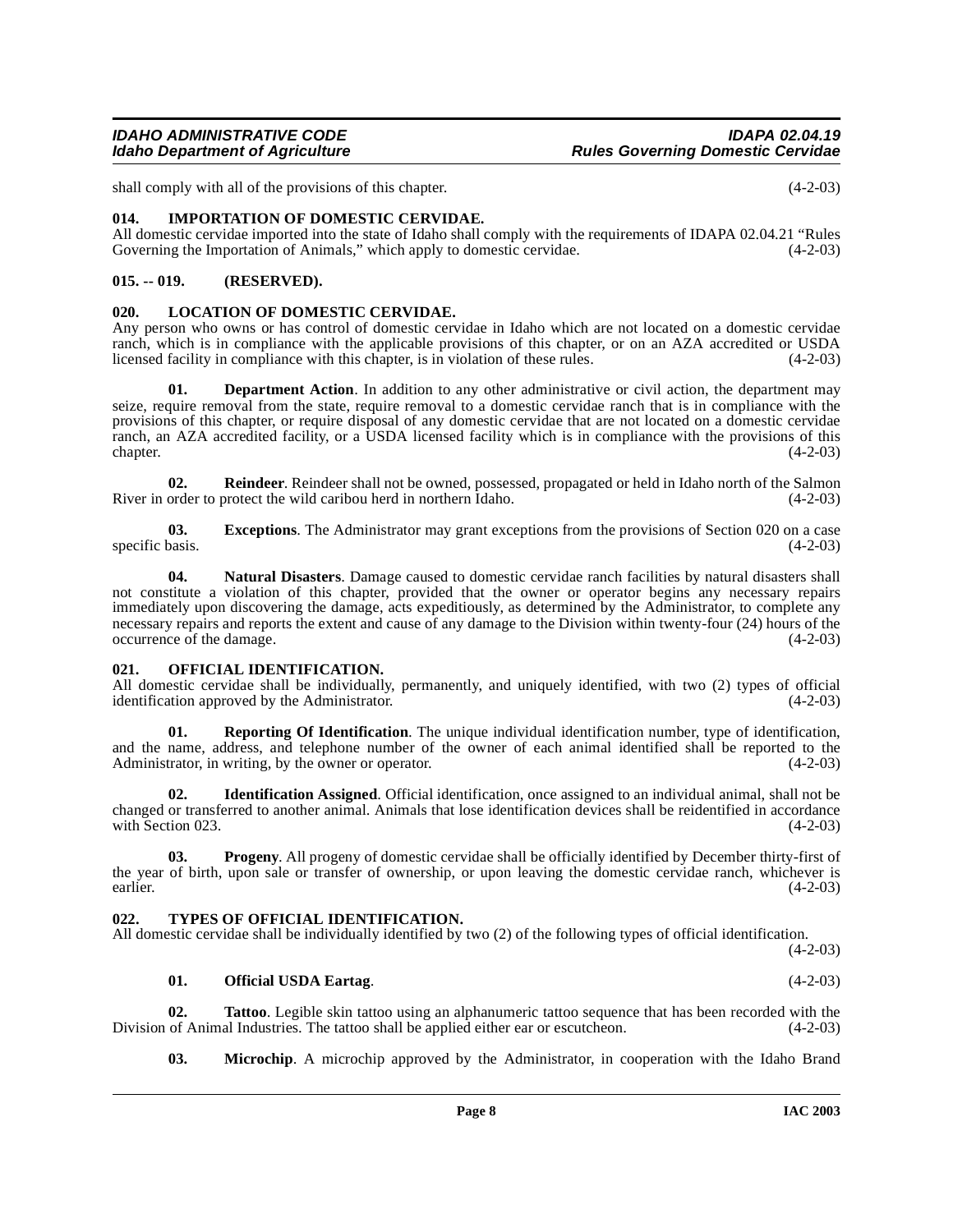Department, with an identifying number/frequency that has been recorded with the division. The owner of the domestic cervidae shall provide the microchip reader. (4-2-03) domestic cervidae shall provide the microchip reader.

## <span id="page-8-10"></span><span id="page-8-9"></span><span id="page-8-8"></span>**04. Official NAEBA Eartag**. (4-2-03)

**05. Official ISDA Cervidae Program Eartag**. A tamper resistant, unique number sequenced, al identification tag approved by the Administrator. (4-2-03) individual identification tag approved by the Administrator.

**06. Official HASCO Brass Lamb Tag**. This brass lamb tag shall be engraved with farm name and individual animal identification number. (4-2-03)

# <span id="page-8-12"></span><span id="page-8-0"></span>**023. REIDENTIFICATION OF DOMESTIC CERVIDAE.**

No domestic cervidae that were marked with official identification shall be re-tattooed for the purpose of reestablishing their identification nor shall any domestic cervidae be re-ear-tagged with an official identification eartag at any time subsequent to the original identification, except that re-tattooing or re-ear-tagging for the purpose of reestablishing the official identification shall be allowed under the following conditions: (4-2-0 of reestablishing the official identification shall be allowed under the following conditions:

<span id="page-8-14"></span>**01. Supervision**. Reidentification shall be accomplished under the supervision of an accredited veterinarian, or state or federal animal health officials. (4-2-03)

<span id="page-8-11"></span>**02. Permanent Identification**. Animals that are presented for reidentification shall have some permanent identification which will identify the animals as those originally officially identified such as an individual animal registration tattoo, or other approved permanent identification, provided that such identification was submitted on the annual inventory report or other official record.

<span id="page-8-6"></span>**03. Inventory Evaluation**. In absence of permanent identification, the Administrator may conduct an investigation or inventory evaluation to determine identity of the animal that is being presented for reidentification.  $(4-2-03)$ 

<span id="page-8-13"></span>**04. Reproduction Of Original Tattoo**. Re-tattooing shall reproduce the original tattoo, which was the animal's ear at the time of official identification. (4-2-03) placed in the animal's ear at the time of official identification.

**Records**. The accredited veterinarian, or state or federal animal health official, who supervises the reidentification shall correlate the new identification with previous identification and record the eartag or other identification numbers, the tattoo symbols and the owner's name and address and submit the reidentification record to the Division within ten (10) days of the date of reidentification. (4-2-03) the Division within ten  $(10)$  days of the date of reidentification.

# <span id="page-8-5"></span><span id="page-8-1"></span>**024. INSPECTIONS.**

To prevent the introduction and dissemination, or to control and eradicate diseases, state and federal animal health officials are authorized to inspect cervidae records, premises, facilities, and domestic cervidae to ensure compliance with the provisions of this chapter and other state or federal laws or rules applicable to domestic cervidae.  $(4-2-03)$ 

# <span id="page-8-2"></span>**025. GENETICS.**

Domestic cervidae that have red deer genetic influence shall not be imported into Idaho. Additionally, any domestic cervidae located in Idaho that are identified as having red deer genetic influence shall be destroyed, removed from the state, or neutered.

# <span id="page-8-15"></span><span id="page-8-3"></span>**026. WILD CERVIDAE.**

Wild cervidae shall not be confined, kept or held on a domestic cervidae ranch. (4-2-03)

<span id="page-8-4"></span>**01. Duty Of Ranch Owner**. It shall be the duty of owners of all domestic cervidae ranches to take precautions, and to conduct periodic inspections, to ensure that wild cervidae are not located within the perimeter fence of any domestic cervidae ranch. (4-2-03)

<span id="page-8-7"></span>**02. Notification Of Administrator**. All owners or operators of domestic cervidae ranches shall notify the Administrator within twenty-four (24) hours of gaining knowledge of the presence of wild cervidae inside the perimeter fence of the domestic cervidae ranch. (4-2-03) perimeter fence of the domestic cervidae ranch.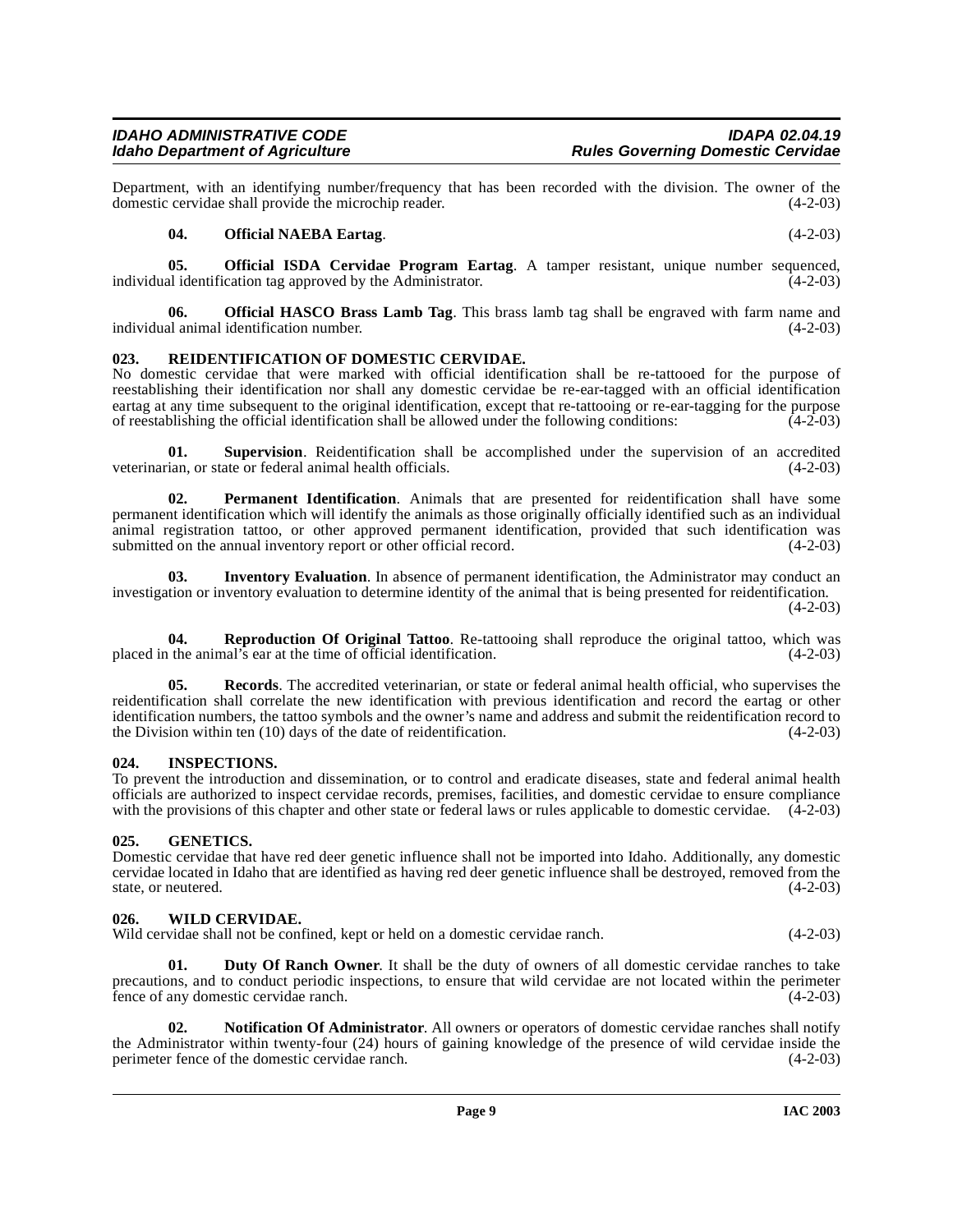<span id="page-9-12"></span>**03. Failure To Notify The Administrator**. The failure of any owner or operator of a domestic cervidae ranch to notify the Administrator of the presence of wild cervidae within the perimeter fence of a domestic cervidae ranch is a violation of this chapter.  $(4-2-03)$ 

**04.** Idaho Department Of Fish And Game. Upon receiving notification that wild cervidae are on a cervidae ranch the Administrator shall notify the Idaho Department of Fish and Game. (4-2-03) domestic cervidae ranch the Administrator shall notify the Idaho Department of Fish and Game.

## <span id="page-9-16"></span><span id="page-9-0"></span>**027. SUPERVISION OF DOMESTIC CERVIDAE PROGRAM.**

A department veterinary medical officer shall provide routine supervision of the domestic cervidae program.(4-2-03)

## <span id="page-9-7"></span><span id="page-9-1"></span>**028. DISPOSAL OF DOMESTIC CERVIDAE.**

All domestic cervidae carcasses and parts of carcasses not utilized for human consumption, except parts of carcasses utilized for taxidermy purposes, shall be disposed of in compliance with IDAPA 02.04.17, "Rules Governing Dead Animal Movement And Disposal". (4-2-03)

## <span id="page-9-13"></span><span id="page-9-2"></span>**029. FEES.**

<span id="page-9-11"></span>**01. Domestic Cervidae Ranches**. A fee, not to exceed five dollars (\$5) per head on elk or three dollars  $(\$3)$  per head on fallow deer and reindeer, is to be assessed on all domestic cervidae in the state to cover the cost of administering the program covered in these rules. This fee is due January first of each vear.  $(4-2$ administering the program covered in these rules. This fee is due January first of each year.

<span id="page-9-8"></span>**02. Domestic Cervidae Approved Feedlots**. A fee of five dollars (\$5) per head on elk and three dollars (\$3) per head on fallow deer and reindeer, shall be paid on all cervidae entering domestic cervidae approved feedlots to cover the cost of administering the program covered in these rules. This fee is due January first of each  $year.$  (4-2-03)

# <span id="page-9-3"></span>**030. -- 099. (RESERVED).**

# <span id="page-9-10"></span><span id="page-9-4"></span>**100. DOMESTIC CERVIDAE RANCHES.**

In order to prevent the introduction or dissemination of diseases, and to control or eradicate diseases, all domestic cervidae ranches shall comply with the disease control, facility, and record keeping requirements and all other provisions of this chapter.

**01. Each Premise**. Each separate premise where domestic cervidae are kept or held shall comply with all of the provisions of this chapter.  $(4-2-03)$ 

**02. Vehicle Access**. Domestic cervidae ranches shall have motorized vehicle access to the restraining system on each premise, during the portion of the year that cervidae are held or kept on the premise, adequate to facilitate disease prevention and control as determined by the Administrator. (4-2-03) facilitate disease prevention and control as determined by the Administrator.

# <span id="page-9-9"></span><span id="page-9-5"></span>**101. DOMESTIC CERVIDAE RANCH FACILITY REQUIREMENTS.**

All domestic cervidae ranches are required to have facilities, including but not limited to perimeter fence, restraining system, gathering system, water system, and if required, a quarantine facility. (4-2-03)

**01. Maintenance**. All facilities shall be maintained, at all times that domestic cervidae are present, to prevent the escape of domestic cervidae or ingress of wild cervidae. (4-2-03)

**02. Inspections**. To ensure compliance with this chapter, state or federal animal health officials shall inspect all premises where domestic cervidae are, or will be, possessed, controlled, harvested, propagated, held, or kept. (4-2-03)

- <span id="page-9-14"></span>**a.** Each domestic cervidae ranch shall be inspected at least annually. (4-2-03)
- <span id="page-9-15"></span>**b.** All facilities relating to the handling or raising of domestic cervidae shall be inspected.  $(4-2-03)$

# <span id="page-9-6"></span>**102. PERIMETER FENCE REQUIREMENTS.**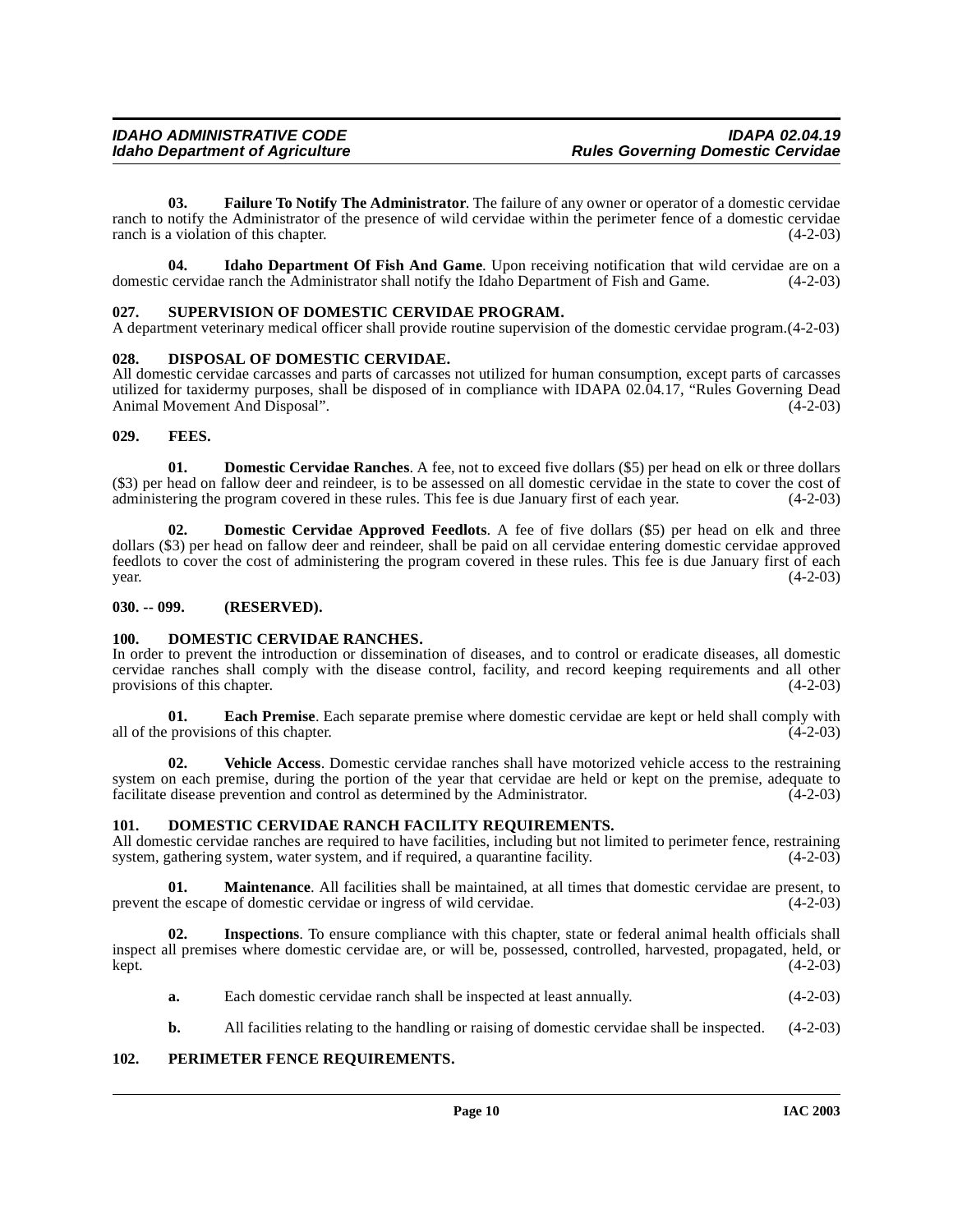A perimeter fence, completely enclosing the domestic cervidae ranch shall be constructed of high-tensile, non-slip woven wire or other fencing material approved by the Administrator. (4-2-03) woven wire or other fencing material approved by the Administrator.

<span id="page-10-4"></span>**01. Elk And Fallow Deer**. For elk and fallow deer, the fence shall be a minimum of eight (8) feet in height for its entire length at all times. (4-2-03)

<span id="page-10-10"></span>**02.** Reindeer. For reindeer, the fence shall be at least six (6) feet in height for its entire length at all (4-2-03) times.  $(4-2-03)$ 

<span id="page-10-12"></span>**03. Wire**. The top two (2) feet of each fence may be smooth, barbed or woven wire (at least twelve and one-half (12-1/2) gauge) with horizontal strands spaced not more than six (6) inches apart. (4-2-03)

**a.** Wire shall be placed on the animal side of the fence to prevent pushing the wire away from the  $(4-2-03)$  $_{\text{posts.}}$  (4-2-03)

**b.** Wire shall be attached to all posts at the top, bottom, and not more than twelve (12) inches apart the top and bottom of the wire. (4-2-03) between the top and bottom of the wire.

<span id="page-10-8"></span>**04. Posts**. Posts used in the perimeter fence shall be at least butt-end treated with a commercially available preservative and have a minimum of four (4) inch top for line posts and a minimum of five (5) inch top for corner posts. Posts shall be spaced no more than twenty-four  $(24)$  feet apart, with stays, supports or braces as needed, and be placed in the ground a minimum of three  $(3)$  feet. and be placed in the ground a minimum of three  $(3)$  feet.

<span id="page-10-6"></span>**05. Gates**. Each domestic cervidae ranch shall have gates that prohibit the escape of domestic cervidae or the ingress of wild cervidae. (4-2-03)

<span id="page-10-5"></span>**06.** Fence Maintenance. Fences shall be maintained, at all times that domestic cervidae are present, to domestic cervidae from escaping or native wild cervidae from entering the enclosure. (4-2-03) prevent domestic cervidae from escaping or native wild cervidae from entering the enclosure.

**07. Exceptions**. The Administrator may grant exceptions to the specifications in Section 102 on a case basis. (4-2-03) specific basis.

#### <span id="page-10-7"></span><span id="page-10-0"></span>**103. GATHERING AND RESTRAINING SYSTEM.**

Each domestic cervidae ranch shall have a system for humanely and effectively gathering and restraining domestic cervidae for the purpose of inspecting, identifying, treating, or testing of animals by state or federal animal health officials.  $(4-2-03)$ 

**01.** Gathering System. Each domestic cervidae ranch shall have a system that facilitates the gathering of domestic cervidae so as to be able to move the domestic cervidae through the restraining system, at any time of the year that domestic cervidae are present.

**02.** Restraining System. A system approved by the Administrator, to immobilize domestic cervidae for the purpose of efficient, effective, and safe handling for inspecting, treating, vaccinating, or testing. (4-2-03)

**03.** Exceptions. The Administrator may grant exceptions to the provisions of this section on a case (4-2-03) specific basis.

#### <span id="page-10-11"></span><span id="page-10-1"></span>**104. WATER SYSTEM.**

Each domestic cervidae ranch shall have a water system adequate to supply the need of the cervidae herd. (4-2-03)

# <span id="page-10-9"></span><span id="page-10-2"></span>**105. QUARANTINE FACILITY.**

If animals are to be imported onto the domestic cervidae ranch, a quarantine facility, approved by the Administrator, shall be provided for holding animals until any disease retesting is accomplished or other requirements are met.

 $(4-2-03)$ 

<span id="page-10-3"></span>**106. -- 199. (RESERVED).**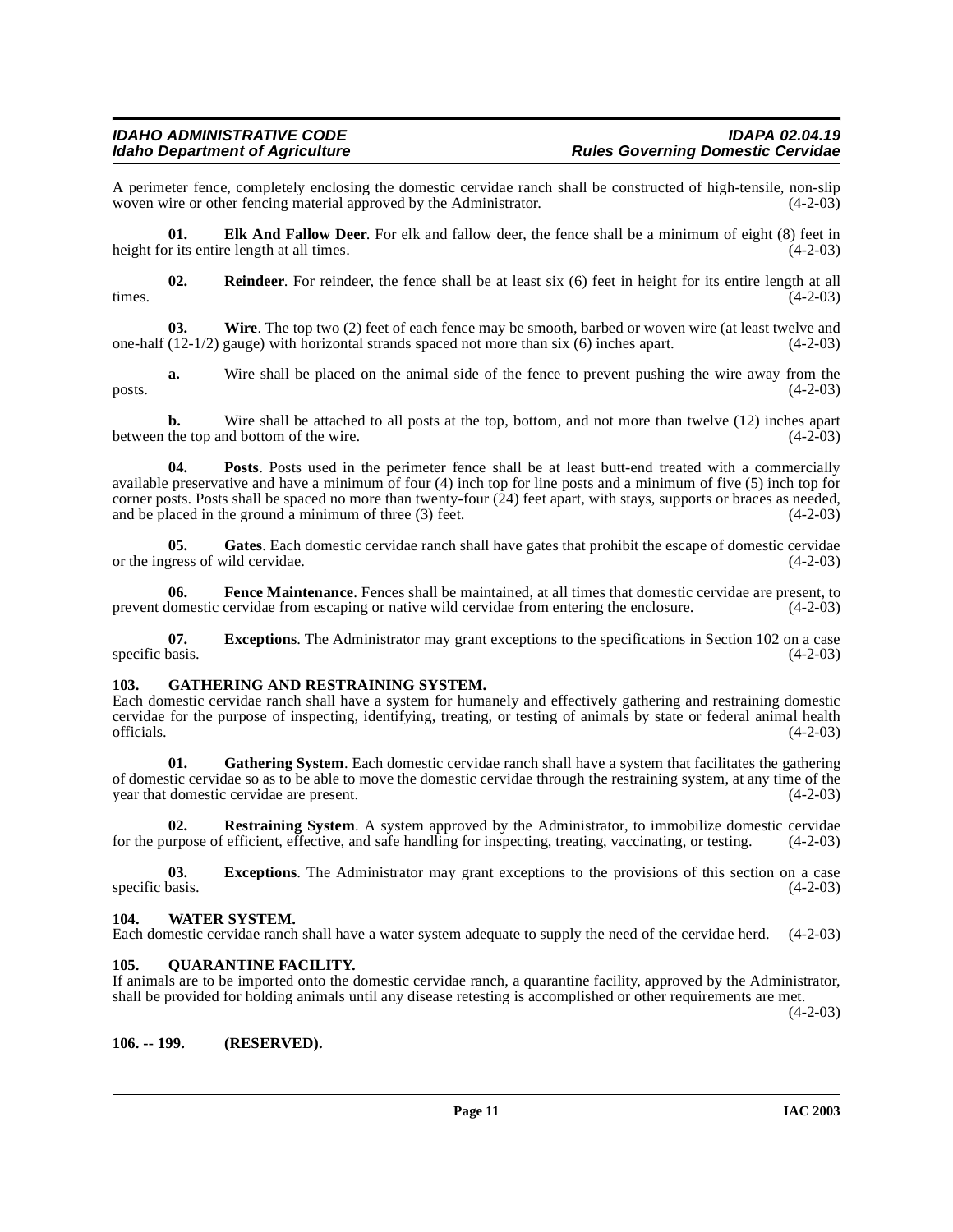## <span id="page-11-7"></span><span id="page-11-0"></span>**200. RECORDS AND REPORTING.**

**01. Reports**. Owners of domestic cervidae ranches shall submit complete and accurate reports to the Administrator. Failure to submit complete and accurate reports within the designated time frames is a violation of this chapter. (4-2-03)  $\epsilon$  (4-2-03)  $(4-2-03)$ 

**02. Records**. All owners of domestic cervidae ranches shall, during normal business hours, present to state or federal animal health officials, for inspection, review, or copying, any cervidae records deemed necessary to ensure compliance with the provisions of this chapter. (4-2-03)

**03.** Notification. State or federal animal health officials shall attempt to notify the owners or operators tic cervidae ranches, and premises where records are kept prior to any inspections. (4-2-03) of domestic cervidae ranches, and premises where records are kept prior to any inspections.

**Emergencies**. In the event of an emergency, as determined by the Administrator, the notification requirements of Section 200 may be waived. (4-2-03)

# <span id="page-11-3"></span><span id="page-11-1"></span>**201. ANNUAL INVENTORY REPORT.**

**01. Inventory Report**. All owners of domestic cervidae ranches shall annually submit, to the Administrator, a complete and accurate inventory of all animals held no later than December 31<sup>st</sup> of each year, on a form approved by the Administrator. The annual inventory report shall contain the following minimum information:  $(4-2-03)$ 

| a. | Name and address of the domestic cervidae ranch. | $(4-2-03)$ |
|----|--------------------------------------------------|------------|
|----|--------------------------------------------------|------------|

**b.** Name and address of the owner of the domestic cervidae ranch. (4-2-03)

**c.** Date the inventory was completed. (4-2-03)

**02. Individual Domestic Cervidae**. For each individual domestic cervidae that was located on the domestic cervidae ranch during the year for which the report is being made, the following information shall be provided: (4-2-03) provided:  $(4-2-03)$ 

| a. | All types of official and unofficial identification;             | $(4-2-03)$ |
|----|------------------------------------------------------------------|------------|
| b. | Species:                                                         | $(4-2-03)$ |
| c. | Sex:                                                             | $(4-2-03)$ |
| d. | Age or year born;                                                | $(4-2-03)$ |
| e. | Disposition, including the date of sale, death, or purchase; and | $(4-2-03)$ |
|    |                                                                  |            |

# <span id="page-11-6"></span><span id="page-11-4"></span>**f.** Name and address of the owner of the domestic cervidae. (4-2-03)

#### <span id="page-11-2"></span>**202. INVENTORY VERIFICATION.**

State or federal animal health officials shall verify all domestic cervidae ranch inventories of animals held and individual animal identification annually. (4-2-03)

**01. Bangle Tag**. Individual animal identification verification may be accomplished by visually noting the bangle tag or other readily visible identification on each animal so long as this identification is correlated with two (2) forms of official identification on the inventory report and permanent domestic cervidae ranch records.

 $(4-2-03)$ 

<span id="page-11-5"></span>**02. Duty To Gather And Restrain**. It shall be the duty of the owner of each domestic cervidae ranch to gather and restrain any domestic cervidae, which state or federal animal health officials determine are not readily identifiable, for inventory verification purposes. The Administrator shall determine the suitability of the restraint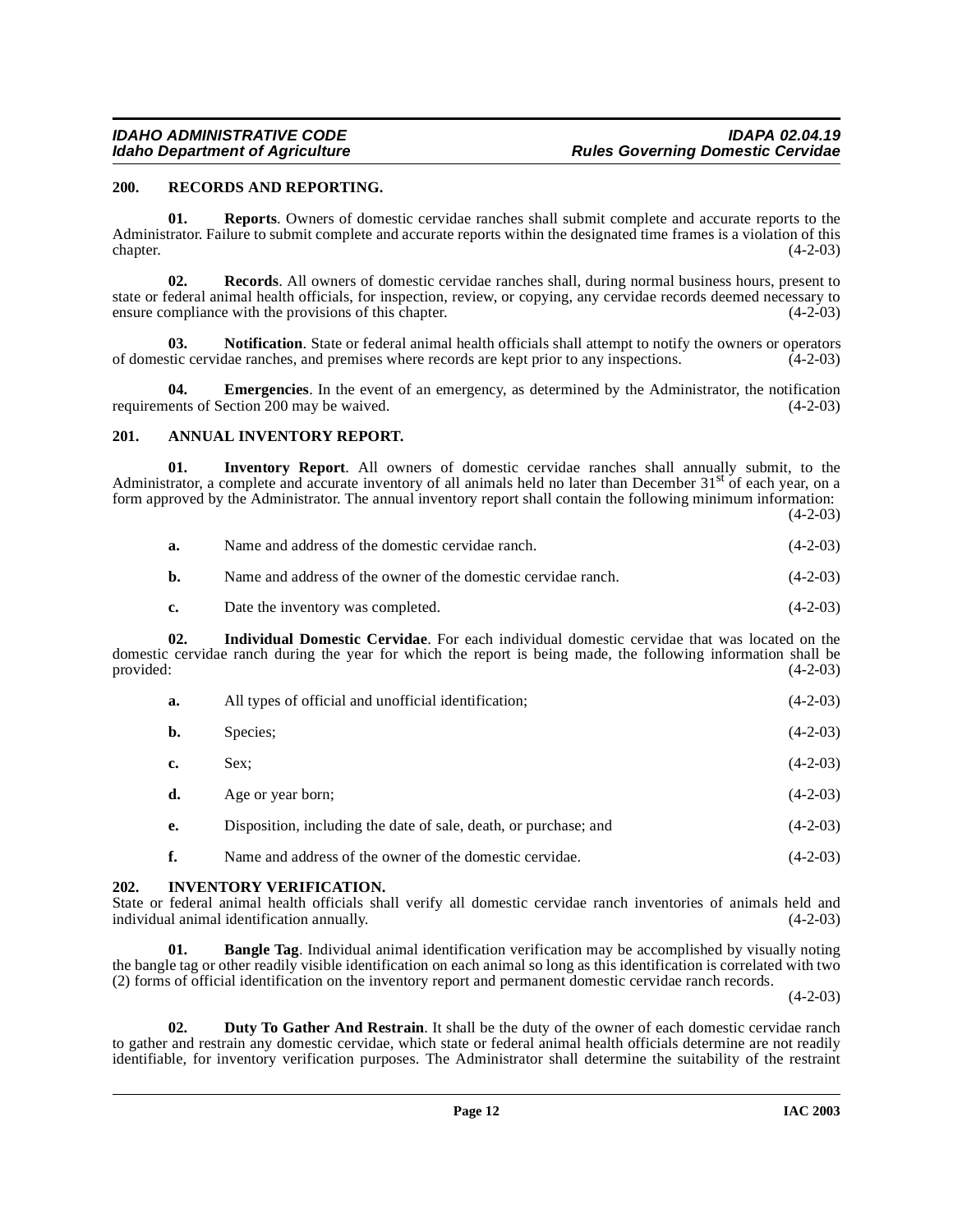<span id="page-12-9"></span>system. (4-2-03)

# <span id="page-12-0"></span>**203. CHANGE OF ADDRESS.**

Owners of domestic cervidae ranches shall notify the Division, within thirty (30) days, of any change in the address of the owners of domestic cervidae, the owner of the domestic cervidae ranch, or the domestic cervidae ranch.

 $(4-2-03)$ 

#### <span id="page-12-12"></span><span id="page-12-1"></span>**204. ESCAPE OF DOMESTIC CERVIDAE.**

When any domestic cervidae escape from a domestic cervidae ranch, the owner or operator of the domestic cervidae ranch shall notify the Administrator within twenty-four  $(24)$  hours of the escape.  $(4-2-03)$ 

<span id="page-12-11"></span>**01. Duty To Retrieve Escaped Cervidae**. It shall be the duty of each owner or operator of a domestic cervidae ranch to retrieve or otherwise bring under control all domestic cervidae that escape from a domestic cervidae  $r = (4-2-03)$ 

<span id="page-12-17"></span>**03. Sheriff And State Brand Inspector**. When domestic cervidae escape from a domestic cervidae ranch and the owner or operator is unable to retrieve the animals within twenty-four (24) hours, the Administrator may notify the county sheriff or the state brand inspector of the escape pursuant to Title 25, Chapter 23, Idaho Code.  $(4-2-03)$ 

<span id="page-12-8"></span>**04.** Capture. In the event that the owner or operator of a domestic cervidae ranch is unable to retrieve escaped domestic cervidae in a timely manner, as determined by the Administrator, the Administrator may effectuate the capture of the escaped domestic cervidae to ensure the health of Idaho's livestock and wild cervidae populations.  $(4-2-03)$ 

<span id="page-12-13"></span>**05. Failure To Notify**. Failure of any owner or operator of a domestic cervidae ranch to notify the Administrator within twenty-four (24) hours of the escape of domestic cervidae is a violation of this chapter.

 $(4-2-03)$ 

#### <span id="page-12-15"></span><span id="page-12-2"></span>**205. NOTICE OF DEATH OF DOMESTIC CERVIDAE.**

The death of a domestic cervidae over one (1) year of age shall be reported by the owner or operator to the division by telephone, electronic mail, or facsimile transmission of a CWD sample submission form/death certificat telephone, electronic mail, or facsimile transmission of a CWD sample submission form/death certificate:

<span id="page-12-10"></span>**Domestic Cervidae Ranches**. The owner or operator of a domestic cervidae ranch shall notify the division within five (5) business days of when the owner or operator knew or reasonably should have known of the death.  $(4-2-03)$ 

<span id="page-12-6"></span>**02. Approved And Custom Exempt Slaughter Establishments**. The owners of cervidae that are slaughtered shall report the death within five (5) business days of the date that the cervidae was slaughtered.

 $(4-2-03)$ 

# <span id="page-12-7"></span><span id="page-12-3"></span>**206. CWD SAMPLE SUBMISSION FORM/DEATH CERTIFICATE.**

The owner or operator of a domestic cervidae ranch shall submit, to the Administrator, a complete and accurate copy of all CWD sample submission forms/death certificates at the same time that CWD samples are submitted to an approved laboratory. (4-2-03)

# <span id="page-12-16"></span><span id="page-12-4"></span>**207. NOTIFICATION OF EXPOSURE TO DISEASE.**

Any owner, operator, veterinarian practicing in Idaho, laboratory conducting cervidae testing, or any other person who has reason to believe that domestic cervidae are exposed to or infected with a dangerous or reportable disease or parasite shall notify the Division immediately. (4-2-03)

# <span id="page-12-14"></span><span id="page-12-5"></span>**208. INTRASTATE MOVEMENT CERTIFICATE.**

All owners of domestic cervidae ranches who move cervidae, from one premise to another, within the state of Idaho shall submit, to the Administrator, a complete and accurate intrastate movement certificate signed by the consignor,

**<sup>02.</sup>** Fish And Game. The Administrator shall notify the Idaho Department of Fish and Game of each (4-2-03)  $e^{4-2-03}$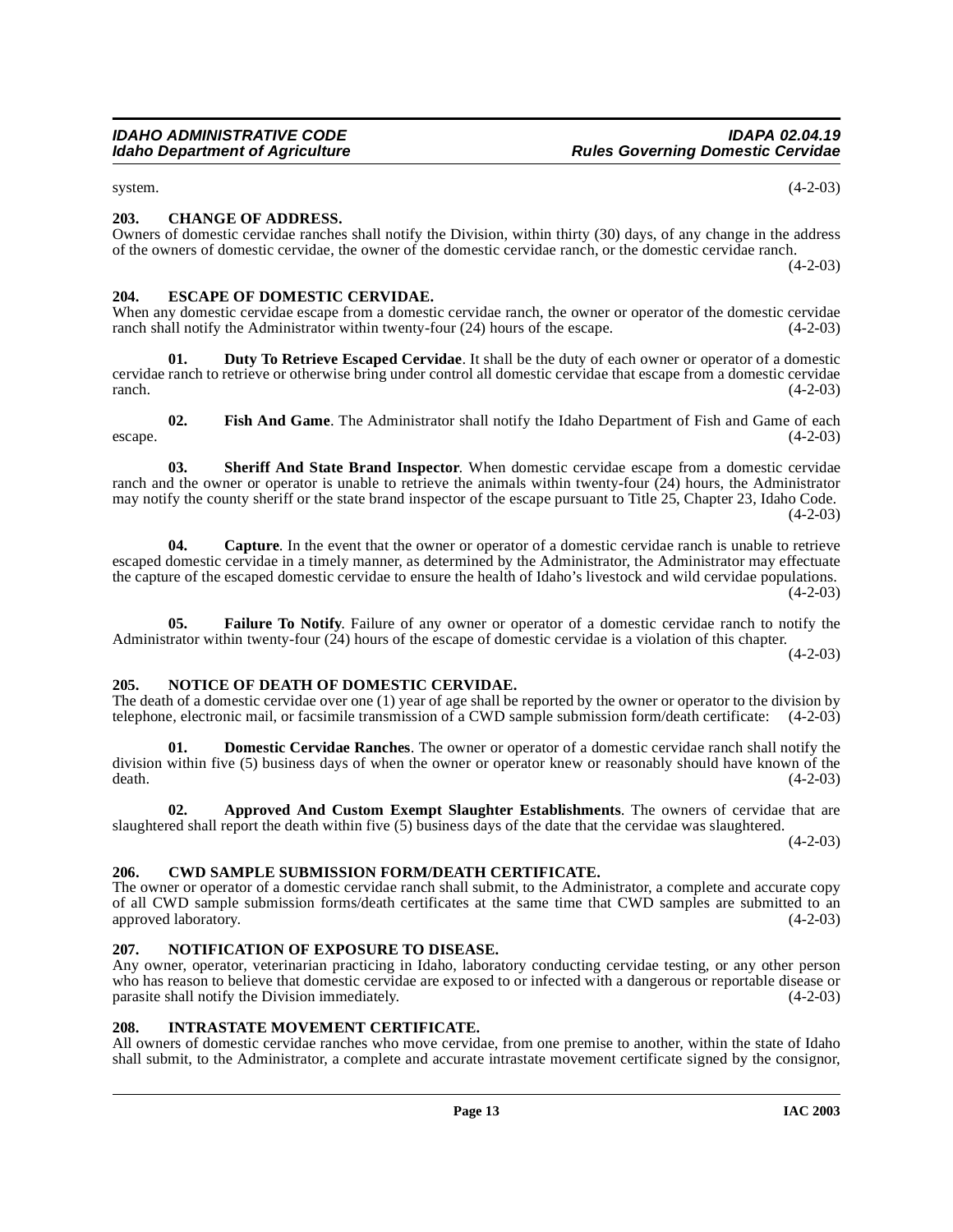within five (5) business days of the movement. The Administrator shall provide blank intrastate movement certificates to the owners of domestic cervidae ranches upon request. (4-2-03)

# <span id="page-13-0"></span>**209. -- 249. (RESERVED).**

#### <span id="page-13-10"></span><span id="page-13-1"></span>**250. INTRASTATE MOVEMENT OF DOMESTIC CERVIDAE.**

All live domestic cervidae moving from one premise to another premise within the state of Idaho shall be officially identified, except calves during the year of birth accompanying their dam, and accompanied by: (4-2-03) identified, except calves during the year of birth accompanying their dam, and accompanied by:

<span id="page-13-13"></span>**TB Test**. An official negative test for tuberculosis of all cervidae over twelve (12) months of age, conducted within the last ninety (90) days, or written permission from the Administrator, except: (4-2-03)

**a.** Animals originating from an accredited, qualified or monitored herd, as described in "Bovine Tuberculosis Eradication, Uniform Methods and Rules", effective January 22, 1999, if they are accompanied by a certificate signed by an accredited veterinarian or the Administrator stating such domestic cervidae have originated directly from such herd; or (4-2-03)

**b.** Those domestic cervidae consigned directly to an approved slaughter establishment or domestic cervidae approved feedlot; or (4-2-03)

**c.** Those domestic cervidae moving from one premise to another premise owned by the same person.  $(4-2-03)$ 

**02. Intrastate Movement Certificate**. All intrastate movements of live domestic cervidae shall be accompanied by a complete and accurate intrastate movement certificate, which has been signed by the owner or operator of the domestic cervidae ranch where the movement originates and includes a statement of the CWD and TB status of the cervidae.

<span id="page-13-11"></span>**03. Movement Of Cervidae Between Accredited AZA Or USDA Licensed Facilities**. Movement of cervidae between accredited AZA and USDA licensed facilities is exempt from the requirements of this chapter. All other movement from AZA accredited or USDA licensed facilities shall comply fully with all of the provisions of this chapter. (4-2-03)  $\epsilon$  (4-2-03)  $(4-2-03)$ 

# <span id="page-13-2"></span>**251. -- 299. (RESERVED).**

#### <span id="page-13-8"></span><span id="page-13-3"></span>**300. DISEASE CONTROL.**

The Administrator may require domestic cervidae in the state to be tested for brucellosis (Brucella abortus or Brucella suis), tuberculosis (Mycobacterium bovis), meningeal worm (Parelaphostrongylus tenuis), muscle worm (Elaphostrongylus cervus), CWD or for other diseases or parasites determined to pose a risk to other domestic cervidae, livestock, or wildlife.

#### <span id="page-13-9"></span><span id="page-13-4"></span>**301. DUTY TO RESTRAIN.**

It shall be the duty of the owner of each domestic cervidae ranch to gather and restrain domestic cervidae for testing when directed to do so in writing by the Administrator. The Administrator shall determine the suitability of the restraint system.  $(4-2-03)$ restraint system.

#### <span id="page-13-14"></span><span id="page-13-5"></span>**302. TESTING METHODS.**

| The Administrator shall determine appropriate testing procedures and methods. | $(4-2-03)$ |
|-------------------------------------------------------------------------------|------------|
|-------------------------------------------------------------------------------|------------|

# <span id="page-13-15"></span><span id="page-13-6"></span>**303. TESTING, TREATMENT, QUARANTINE, OR DISPOSAL REQUIRED.**

The Administrator shall determine when testing, treatment, quarantine, or disposal of domestic cervidae is required at any domestic cervidae ranch pursuant to Title 25, Chapters 2, 3, 4, 6 and [37] 35, Idaho Code. If the Administrator determines that testing, treatment, quarantine, disposal of domestic cervidae, or cleaning or disinfection of premises is required, a written order shall be issued to the owner describing the procedure to be followed and the time period<br>for carrying out such actions. (4-2-03) for carrying out such actions.

# <span id="page-13-12"></span><span id="page-13-7"></span>**304. QUARANTINES.**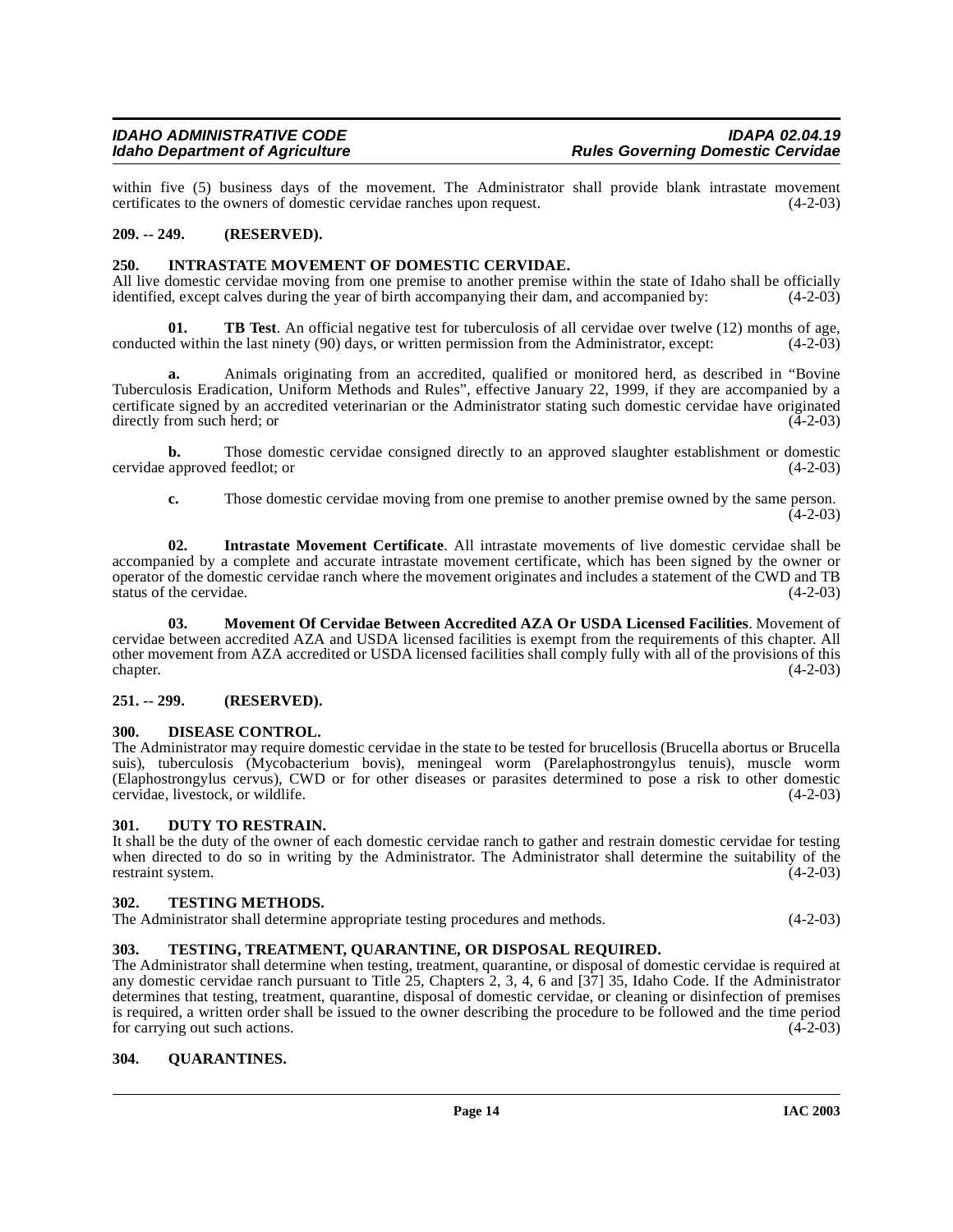All domestic cervidae animals or herds that are determined to be exposed to, or infected with, any disease that constitutes an emergency, as provided in Title 25, Chapter 2, Idaho Code, shall be quarantined. (4-2-03)

<span id="page-14-12"></span>**01. Infected Herds**. Infected herds or animals shall remain under quarantine until such time that the herd has been completely depopulated and the premise has been cleaned and disinfected as provided by the Administrator, or the provisions for release of a quarantine established in these rules have been met. (4-2-03)

<span id="page-14-9"></span>**02. Exposed Herds**. The quarantine for exposed herds or animals may take the form of a hold-order which shall remain in effect until the exposed animals have been tested and the provisions for release of a quarantine as established in these rules have been met. (4-2-03)

<span id="page-14-16"></span>**03.** Validity Of Quarantine. The quarantine shall be valid whether or not acknowledged by signature of the owner. (4-2-03) of the owner.  $(4-2-03)$ 

# <span id="page-14-8"></span><span id="page-14-0"></span>**305. DECLARATION OF ANIMAL HEALTH EMERGENCY.**

The Director is authorized to declare an animal health emergency. (4-2-03)

<span id="page-14-7"></span>**01. Condemnation Of Animals**. In the event that the Director determines that an emergency exists, animals that are found to be infected, or affected with, or exposed to an animal health emergency disease may be condemned and destroyed. (4-2-03)

<span id="page-14-11"></span>**02.** Indemnity. Any indemnity shall be paid in accordance with Sections 25-212 and 25-213, Idaho (4-2-03)  $\text{Code.}$  (4-2-03)

<span id="page-14-13"></span>**03. Notification To Administrator**. Every owner of cervidae, every breeder or dealer in cervidae, every veterinarian, and anyone bringing cervidae into this state who observes the appearance of, or signs of any disease or diseases, or who has knowledge of exposure of the cervidae to diseases that constitute an emergency shall<br>give immediate notice, by telephone or facsimile to the Administrator. (4-2-03) give immediate notice, by telephone or facsimile to the Administrator.

<span id="page-14-10"></span>**04. Failure To Notify**. Any owner of cervidae who fails to report as herein provided shall forfeit all claims for indemnity for animals condemned and slaughtered or destroyed on account of the animal health emergency. (4-2-03)

# <span id="page-14-1"></span>**306. -- 399. (RESERVED).**

# <span id="page-14-5"></span><span id="page-14-2"></span>**400. BRUCELLOSIS.**

Owners of domestic cervidae ranches shall comply with IDAPA 02.04.20, "Rules Governing Brucellosis," that apply to domestic cervidae.

# <span id="page-14-3"></span>**401. -- 449. (RESERVED).**

# <span id="page-14-15"></span><span id="page-14-4"></span>**450. TUBERCULOSIS.**

<span id="page-14-6"></span>**01.** Change Of Ownership. All domestic cervidae that are sold, or are in any way transferred from one person to another person in Idaho are required to be tested negative for TB within ninety (90) days prior to the change of ownership or transfer, except:

**a.** Animals originating from an accredited, qualified or monitored herd, as described in "Bovine Tuberculosis Eradication, Uniform Methods and Rules," effective January 22, 1999, if they are accompanied by a certificate signed by an accredited veterinarian or the Administrator stating such domestic cervidae have originated directly from such herd; or

**b.** Those domestic cervidae consigned directly to an approved slaughter establishment or domestic cervidae approved feedlot. (4-2-03)

<span id="page-14-14"></span>**02. Rules And UM&R**. Owners of domestic cervidae ranches shall comply with IDAPA 02.04.03, "Rules of the Department of Agriculture Governing Animal Industry," that apply to domestic cervidae, and the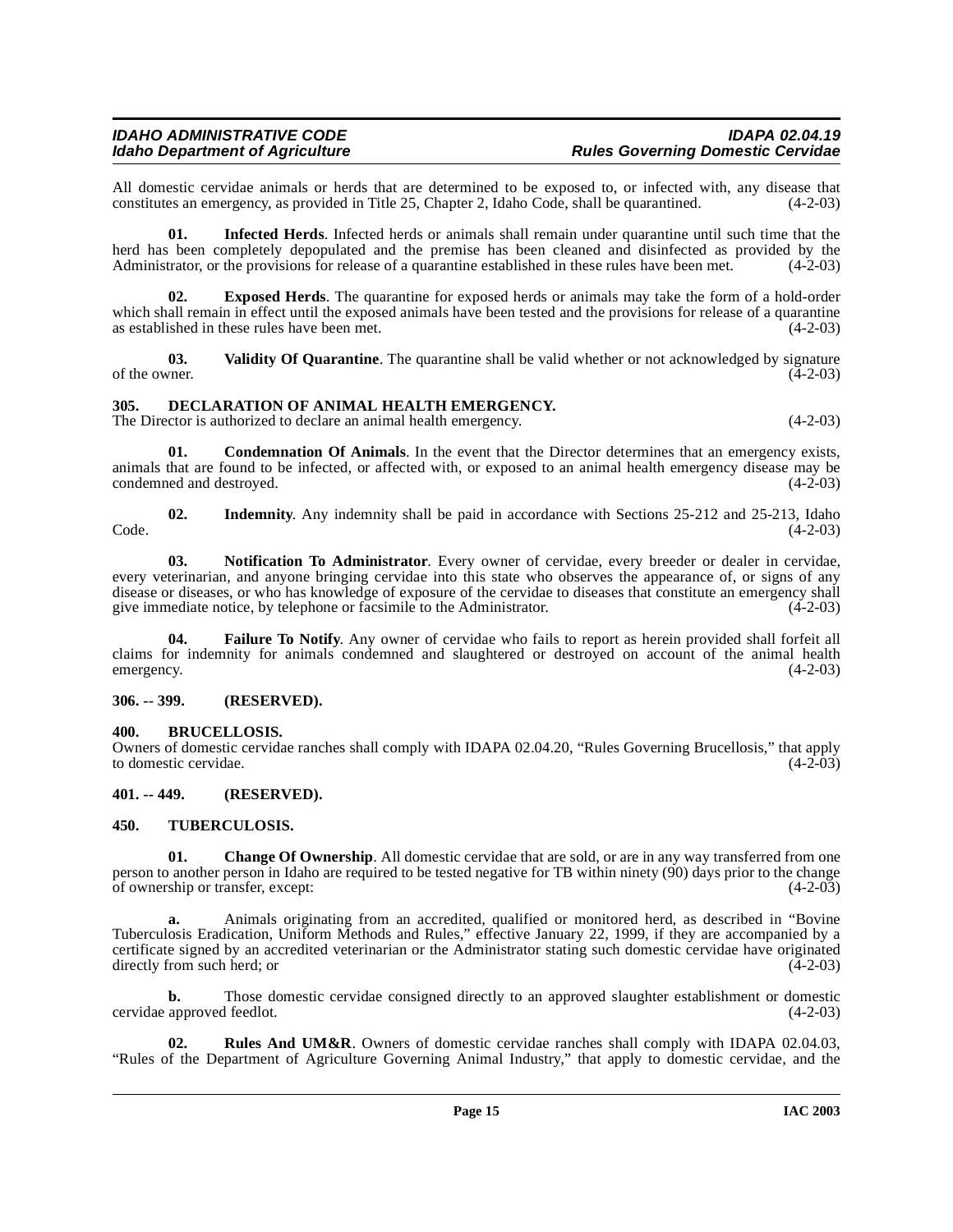Bovine Tuberculosis Eradication, UM&R, Effective January 22, 1999. (4-2-03)

# <span id="page-15-0"></span>**451. -- 499. (RESERVED).**

#### <span id="page-15-14"></span><span id="page-15-1"></span>**500. SURVEILLANCE FOR CWD.**

<span id="page-15-12"></span>**01. Slaughter Surveillance**. Brain or other tissues, from one hundred percent (100%) of all domestic cervidae sixteen (16) months of age or older that are slaughtered at approved slaughter establishments or custom exempt slaughter establishments, shall be submitted, by the owner of the slaughtered cervidae, to official laboratories to be tested or examined for CWD as provided for in these rules. (4-2-03)

<span id="page-15-6"></span>**02. Domestic Cervidae Ranch Surveillance**. Brain or other tissues, from one hundred percent (100%) of all domestic cervidae sixteen (16) months of age or older that die, are slaughtered, or harvested by hunting on domestic cervidae ranches shall be submitted, by the owner or operator of the domestic cervidae ranch, to official laboratories to be tested or examined for CWD, as provided for in these rules, except Reindeer and fallow deer unless the Reindeer or fallow deer are part of a CWD positive, exposed, trace, source or suspect herd or part of an elk herd.  $(4-2-03)$ 

## <span id="page-15-5"></span><span id="page-15-2"></span>**501. COLLECTION OF SAMPLES FOR CWD TESTING.**

Only accredited veterinarians, state and federal animal health officials, and other persons, approved by the Administrator, shall collect brain or other tissue samples for CWD testing. Samples shall be collected immediately upon discovery of the death of a domestic cervid. upon discovery of the death of a domestic cervid.

<span id="page-15-4"></span>**01. Brain Samples**. Persons trained by state or federal animal health officials, and approved by the Administrator, may remove the brain stem containing the obex portion for submission as the sample for CWD testing. (4-2-03)

<span id="page-15-13"></span>**02. Submission Of Head**. Persons trained by state or federal animal health officials, and approved by the Administrator, may submit a head with the official identification attached to the head as the sample for CWD testing.  $(4-2-03)$ 

<span id="page-15-8"></span>**03. Handling Of Samples**. All CWD samples shall be handled in a manner that prevents degradation mple. (4-2-03) of the sample.

<span id="page-15-11"></span>**04. Sample Submission Time**. Fresh samples for CWD testing shall be submitted, to an approved laboratory, within seventy-two (72) hours of the date of collection. Formalin preserved samples shall be submitted, to an approved laboratory, within five (5) business days of the date of collection. (4-2-03)

<span id="page-15-9"></span>**05. Non-Testable Or Samples That Do Not Contain Appropriate Tissues**. The Administrator may conduct an investigation to determine if a domestic cervidae ranch is complying with the provisions of Section 500 if:  $(4-2-03)$ 

**a.** The owner or operator of a domestic cervidae ranch submits samples for CWD testing which are non-testable; or (4-2-03)

**b.** The owner or operator of a domestic cervidae ranch submits samples for CWD testing that do not contain appropriate tissues for CWD testing. (4-2-03)

<span id="page-15-7"></span>**06. Failure To Submit Samples For CWD Testing**. An owner or operator of a domestic cervidae ranch that fails to submit samples for CWD testing as required in this chapter is in violation of these rules, except the Administrator may approve, in writing, a variance from sample submission requirements on a case specific basis.

 $(4-2-03)$ 

#### <span id="page-15-3"></span>**502. OFFICIAL CWD TESTS.**

<span id="page-15-10"></span>**01. Official Tests**. Official tests for CWD, approved by the Administrator, include:  $(4-2-03)$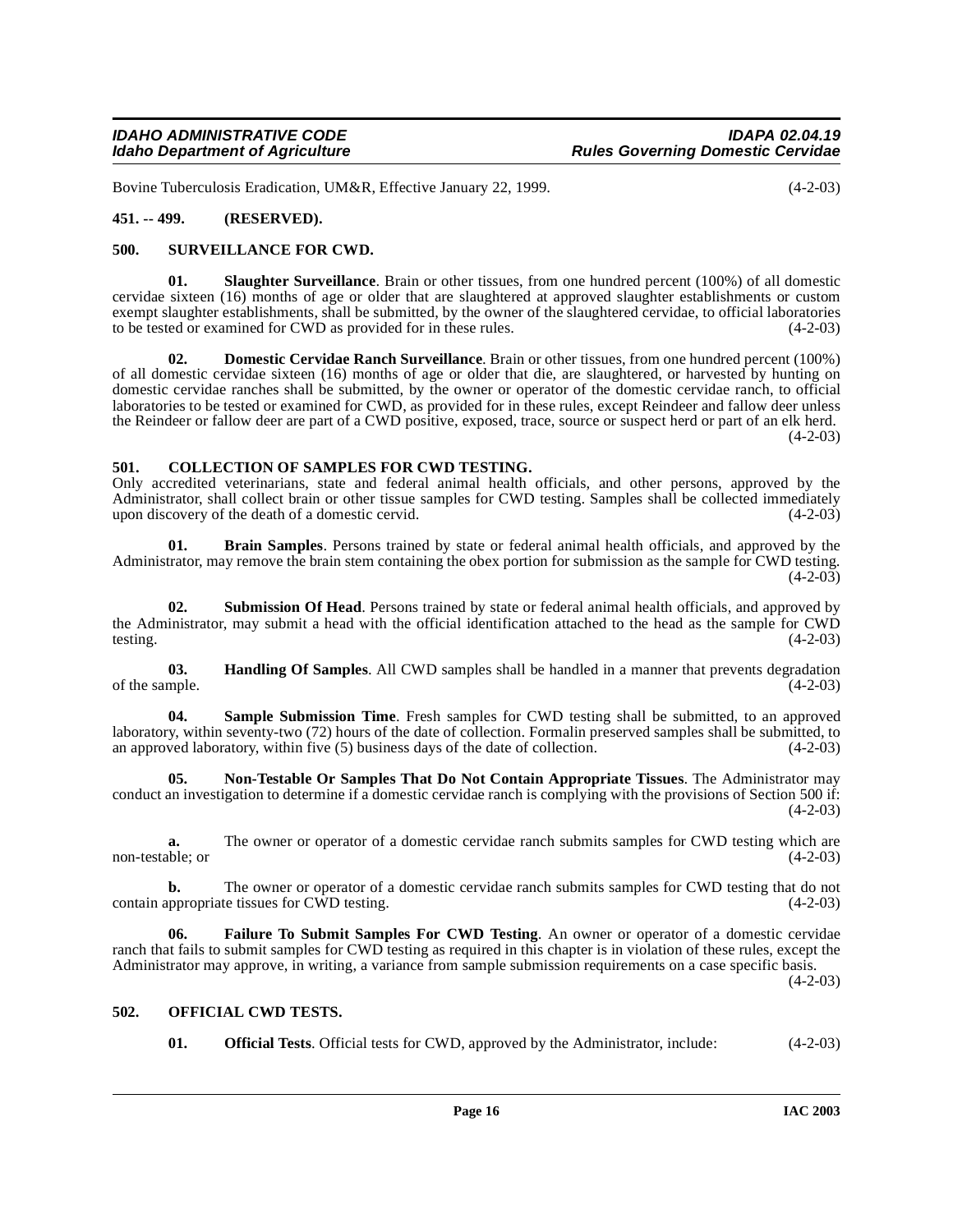| a. | Histopathology;                     | $(4-2-03)$ |
|----|-------------------------------------|------------|
| b. | Immunohistochemistry;               | $(4-2-03)$ |
| c. | Western Blot:                       | $(4-2-03)$ |
| d. | Negative Stain Electron Microscopy; | $(4-2-03)$ |
| e. | Bioassay; and                       | $(4-2-03)$ |

**02. Other Scientifically Validated Test**. The Administrator may approve other scientifically validated ry or diagnostic tests to confirm a diagnosis of CWD.  $(4-2-03)$ laboratory or diagnostic tests to confirm a diagnosis of CWD.

# <span id="page-16-4"></span><span id="page-16-0"></span>**503. CWD STATUS.**

CWD status shall be based on the number of years that a herd of domestic cervidae has been determined to be in compliance with the provisions of this chapter, during which there is no evidence of CWD in the herd. (4-2-03) compliance with the provisions of this chapter, during which there is no evidence of CWD in the herd.

**01. Status Review**. The Administrator shall review the CWD status of each domestic cervidae herd located in Idaho on at least an annual basis. (4-2-03)

**02.** Status Date. The status date is the date that the Administrator approves a change in the CWD a domestic cervidae herd in Idaho. (4-2-03) status of a domestic cervidae herd in Idaho.

**03. Cervidae Of Lesser Status**. If a herd of domestic cervidae has contact with cervidae of a lesser status, the status of the herd with the higher status shall be lowered to the status of the cervidae with the lesser status.  $(4-2-03)$ 

**04. Change Of Ownership**. A herd's status may remain with the herd when a change of ownership, management or premises occurs, if there is no contact with cervidae of lesser status, and no previous history of CWD<br>on the premises. (4-2-03) on the premises.

**05. Contact With CWD Positive Animals**. Any herd of domestic cervidae that has contact with CWD or exposed animals may have its status reduced or removed.  $(4-2-03)$ positive or exposed animals may have its status reduced or removed.

# <span id="page-16-7"></span><span id="page-16-1"></span>**504. INVESTIGATION OF CWD.**

An epidemiological investigation shall be conducted on all CWD positive, suspect, and exposed animals and herds, herds of origin, source herds, all adjacent herds, and all trace herds as determined by the Administrator. (4-2-03)

**01.** Quarantine. All positive, suspect, and exposed herds or animals, herds of origin, adjacent herds, shaving contact with positive or exposed animals shall be quarantined: and (4-2-03) and herds having contact with positive or exposed animals shall be quarantined; and

**02. Identification**. CWD suspect and exposed animals shall be identified and remain on the premises where they are found until they have met the provisions for release of quarantine established in this chapter, are destroyed and disposed of as directed by the Administrator, or are moved at the Administrator's direction on a restricted movement permit. (4-2-03) restricted movement permit.

# <span id="page-16-6"></span><span id="page-16-2"></span>**505. DURATION OF CWD QUARANTINE.**

Quarantines imposed because of CWD in accordance with this chapter shall remain in effect until one (1) of the following criteria are met:

<span id="page-16-3"></span>**01. CWD Positive Herds**. The quarantine may be released after the herd is completely depopulated as provided in Subsection 505.07, or after five (5) years of compliance with an individual herd plan and all provisions of these rules, during which there was no evidence of CWD. (4-2-03)

<span id="page-16-5"></span>**02. CWD Suspect Herds**. The quarantine may be released after the herd is completely depopulated as provided in Subsection 505.07, or after a minimum of five (5) years of compliance with an individual herd plan and all provisions of these rules and during which there was no evidence of CWD, or an epidemiologic investigation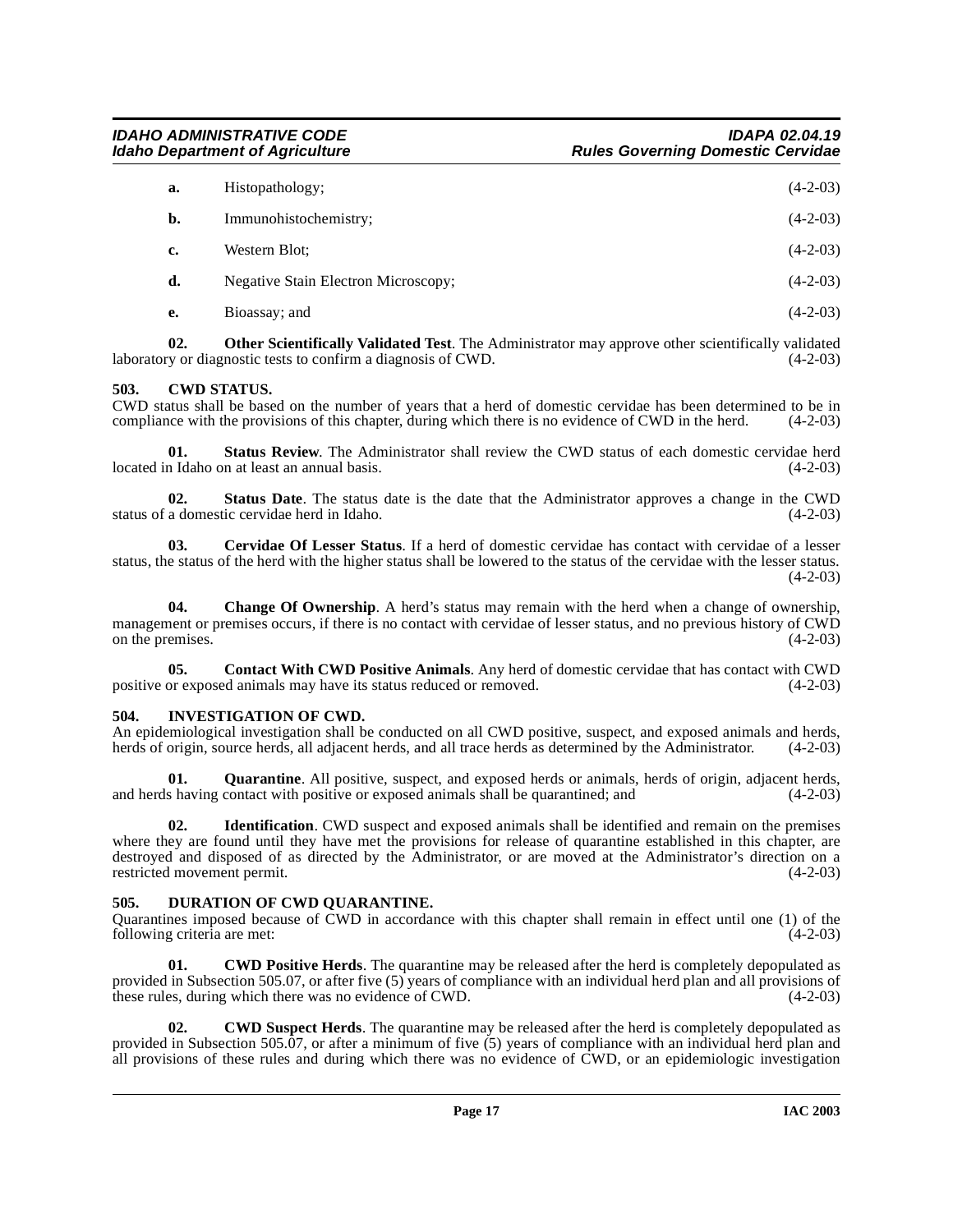# **IDAHO ADMINISTRATIVE CODE IDAPA 02.04.19**

determines that there is no evidence CWD exists in the herd as determined by the Administrator. (4-2-03)

<span id="page-17-11"></span>**03. Source Herds And Herds Of Origin**. The quarantine may be released after a minimum of five (5) years of compliance with an individual herd plan and all provisions of these rules and during which there was no evidence of CWD, or an epidemiologic investigation determines that there is no evidence CWD exists in the herd and that the herd is not the source of infection as determined by the Administrator. (4-2-03)

<span id="page-17-8"></span>**04. Exposed Herds**. The quarantine may be released after the herd is completely depopulated as provided in Subsection 505.07, or after a minimum of five (5) years of compliance with an individual herd plan and all provisions of these rules and during which there was no evidence of CWD, or an epidemiologic investigation determines that there is no evidence CWD exists in the herd as determined by the Administrator. (4-2-03)

<span id="page-17-3"></span>**05. Adjacent Herds**. As directed by the Administrator based upon an epidemiological investigation msultation with the designated epidemiologist. (4-2-03) and in consultation with the designated epidemiologist.

**06. Fencing Requirements**. Any owner of a domestic cervidae ranch who chooses to remain under quarantine for five (5) years shall construct a second perimeter fence that meets the requirements for perimeter fence, as provided in Section 102, such that no domestic cervidae on the domestic cervidae ranch can get within ten (10) feet of the original exterior perimeter fence or as approved by the Administrator. (4-2-03)

<span id="page-17-9"></span><span id="page-17-5"></span>**07. Complete Depopulation**. The quarantine may be released after: (4-2-03)

**a.** Complete depopulation of all cervidae on the premises as directed by the Administrator; and  $(4-2-03)$ 

**b.** The premises have been free of all livestock as specified in an individual herd plan approved by the trator; and (4-2-03) Administrator; and

**c.** The soil and facilities have been cleaned, treated, decontaminated, or disinfected as directed by the trator.  $(4-2-03)$ Administrator.

<span id="page-17-6"></span>**08. Disposal Of Positive Or Exposed Cervidae**. All CWD positive or exposed domestic cervidae disposed of as directed by the Administrator. (4-2-03) shall be disposed of as directed by the Administrator.

### <span id="page-17-4"></span><span id="page-17-0"></span>**506. CLEANING, TREATING, DECONTAMINATING, OR DISINFECTING.**

Premises shall be cleaned, treated, decontaminated, or disinfected under state or federal supervision as directed by the Administrator within fifteen (15) days after CWD positive or suspect animals have been removed. (4-2-Administrator within fifteen (15) days after CWD positive or suspect animals have been removed.

**01. Exemptions**. The Administrator may authorize, in writing, an exemption from cleaning, treating, or disinfection requirements on a case-by-case basis. (4-2-03) decontaminating, or disinfection requirements on a case-by-case basis.

**02. Extension Of Time**. The Administrator may authorize, in writing, an extension of time for cleaning and disinfection under extenuating circumstances. (4-2-03)

**03.** Requests For Extensions or Exemptions. The owner of the contaminated facility shall submit for extensions or exemptions to the Administrator in writing. (4-2-03) requests for extensions or exemptions to the Administrator in writing.

#### <span id="page-17-1"></span>**507. -- 599. (RESERVED).**

#### <span id="page-17-7"></span><span id="page-17-2"></span>**600. DOMESTIC CERVIDAE APPROVED FEEDLOTS.**

Domestic cervidae may be fed for slaughter in an Idaho Domestic Cervidae Approved Feedlot for a time period of up to six (6) months, except for domestic cervidae calves born in the feedlot. (4-2-03)

<span id="page-17-10"></span>**01. Grazing**. No Domestic Cervidae Approved Feedlot shall permit pasturing or grazing. (4-2-03)

**02. Maintain All Original Identification**. All original animal identification devices shall be maintained and records of new identification devices shall show original identification and disposition. These records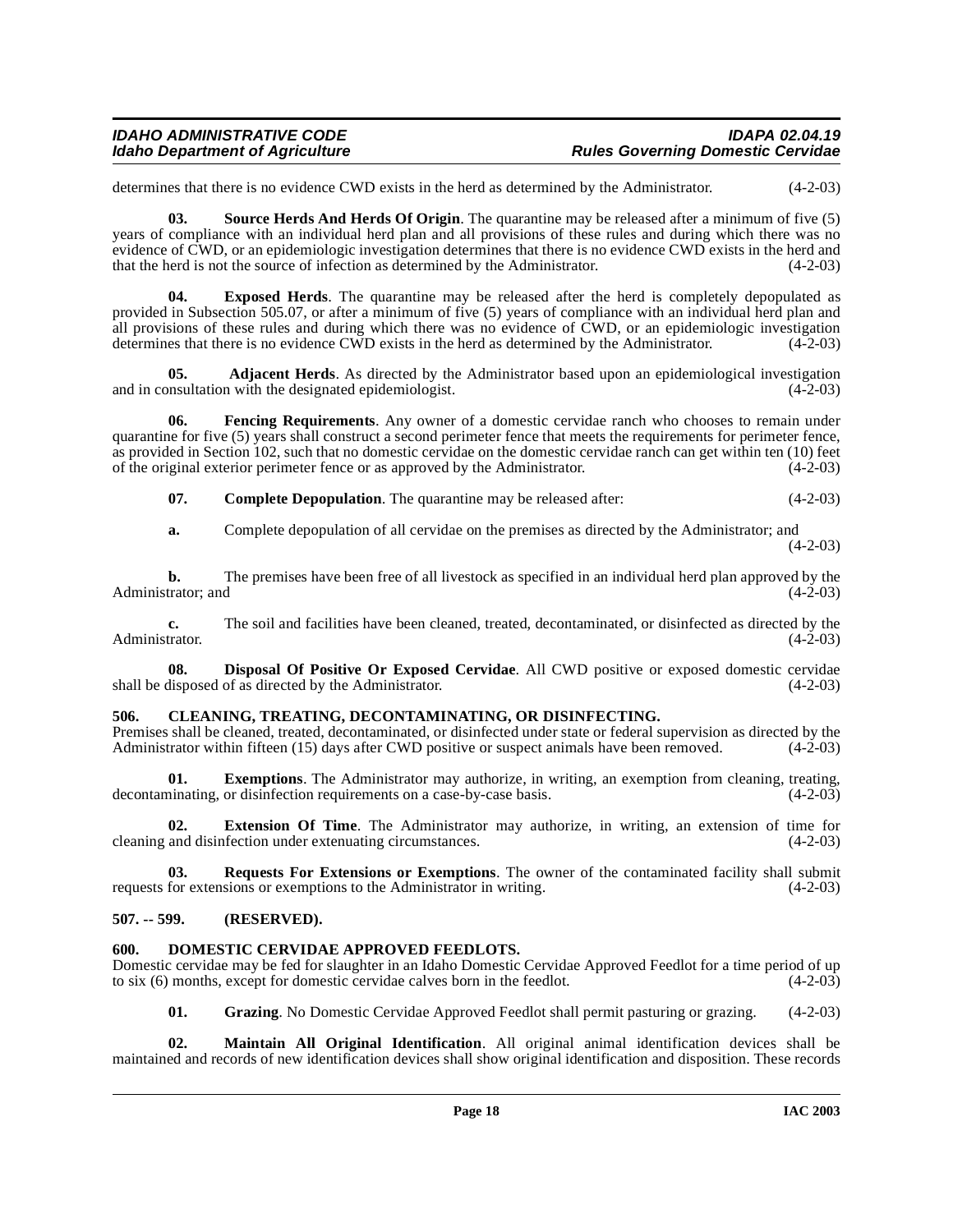shall be maintained for three (3) years following disposition of the domestic cervidae for animal health tracing<br>purposes. (4-2-03)  $p$ urposes.  $(4-2-03)$ 

<span id="page-18-7"></span>**03. All Cervidae Shall Be Separated By Sex**. All cervidae on the facility shall be penned separately othat no breeding can occur. by sex so that no breeding can occur.

<span id="page-18-17"></span>**04. Pregnant Female Cervidae Allowed To Calve**. Female cervidae, which are pregnant at the time of entry into the feedlot, may be allowed to calve in the feedlot. All calves may remain in the feedlot up to sixteen (16) months of age prior to moving to an approved slaughter establishment. (4-2-03)  $(16)$  months of age prior to moving to an approved slaughter establishment.

<span id="page-18-6"></span>**05. All Cervidae Leaving The Facility**. All cervidae leaving the facility shall move only to slaughter roved slaughter establishment. (4-2-03) at an approved slaughter establishment.

<span id="page-18-13"></span>**06. Escapes**. All domestic cervidae that escape from a Domestic Cervidae Approved Feedlot shall immediately be destroyed. (4-2-03)

<span id="page-18-12"></span>**07. Domestic Cervidae Deaths**. All deaths of domestic cervidae shall be reported, by the owner or operator of the domestic cervidae feedlot, to the Administrator within twenty-four (24) hours of the death. (4-2-03)

<span id="page-18-9"></span>**CWD Testing**. The owner or operator of the domestic cervidae feedlot shall collect and submit CWD testing in accordance with Section 501 for all cervidae that enter the feedlot. (4-2-03) tissue samples for CWD testing in accordance with Section 501 for all cervidae that enter the feedlot.

<span id="page-18-15"></span>**09. Notification Of Disease**. Every owner or operator of a Domestic Cervidae Approved Feedlot that observes the appearance of, or signs of any disease or diseases, or who has knowledge of exposure of the cervidae to diseases that constitute an emergency shall give immediate notice, by telephone or facsimile to the Administrator.

 $(4-2-03)$ 

#### <span id="page-18-8"></span><span id="page-18-0"></span>**601. APPLICATION FOR DOMESTIC CERVIDAE APPROVED FEEDLOT.**

Application for Domestic Cervidae Approved Feedlot status shall be made on application forms available from the Administrator. (4-2-03)

#### <span id="page-18-5"></span><span id="page-18-1"></span>**602. ADMINISTRATOR APPROVAL.**

The Administrator may approve Domestic Cervidae Approved Feedlot Applications after the domestic cervidae feedlot has been inspected by state or federal animal health officials and meets all requirements for a Domestic Cervidae Approved Feedlot as described in this Section: (4-2-03)

<span id="page-18-10"></span>**Cervidae Secured**. The feedlot management has demonstrated that domestic cervidae can be dlot and the feedlot has met the facility requirements in Section 603; and (4-2-03) secured in the feedlot and the feedlot has met the facility requirements in Section 603; and

<span id="page-18-3"></span>**02. Adequate Records**. Domestic Cervidae Approved Feedlot records are adequate to show the origin osition of the domestic cervidae in the feedlot; and (4-2-03) and disposition of the domestic cervidae in the feedlot; and

<span id="page-18-4"></span>**03. Adequate Resources**. The Administrator determines that the Division of Animal Industries has adequate personnel and fiscal resources to assure that the feedlot abides by the provisions of this Chapter; and

 $(4-2-03)$ 

**04. Past History**. The Administrator may take past enforcement or violation history into consideration when making the final determination of whether or not to approve a feedlot.  $(4-2-03)$ 

#### <span id="page-18-11"></span><span id="page-18-2"></span>**603. DOMESTIC CERVIDAE APPROVED FEEDLOT REQUIREMENTS.**

All Domestic Cervidae Approved Feedlots shall comply with the facility requirements for domestic cervidae ranches in this Chapter, and the following: (4-2-03)

**01. Perimeter Fence**. A double perimeter fence, constructed in accordance with Section 102, with a n of thirty (30) feet of separation between the perimeter fences. (4-2-03) minimum of thirty  $(30)$  feet of separation between the perimeter fences.

<span id="page-18-16"></span><span id="page-18-14"></span>**02. Interior Fence**. All interior fences shall have a visual barrier such that domestic cervidae cannot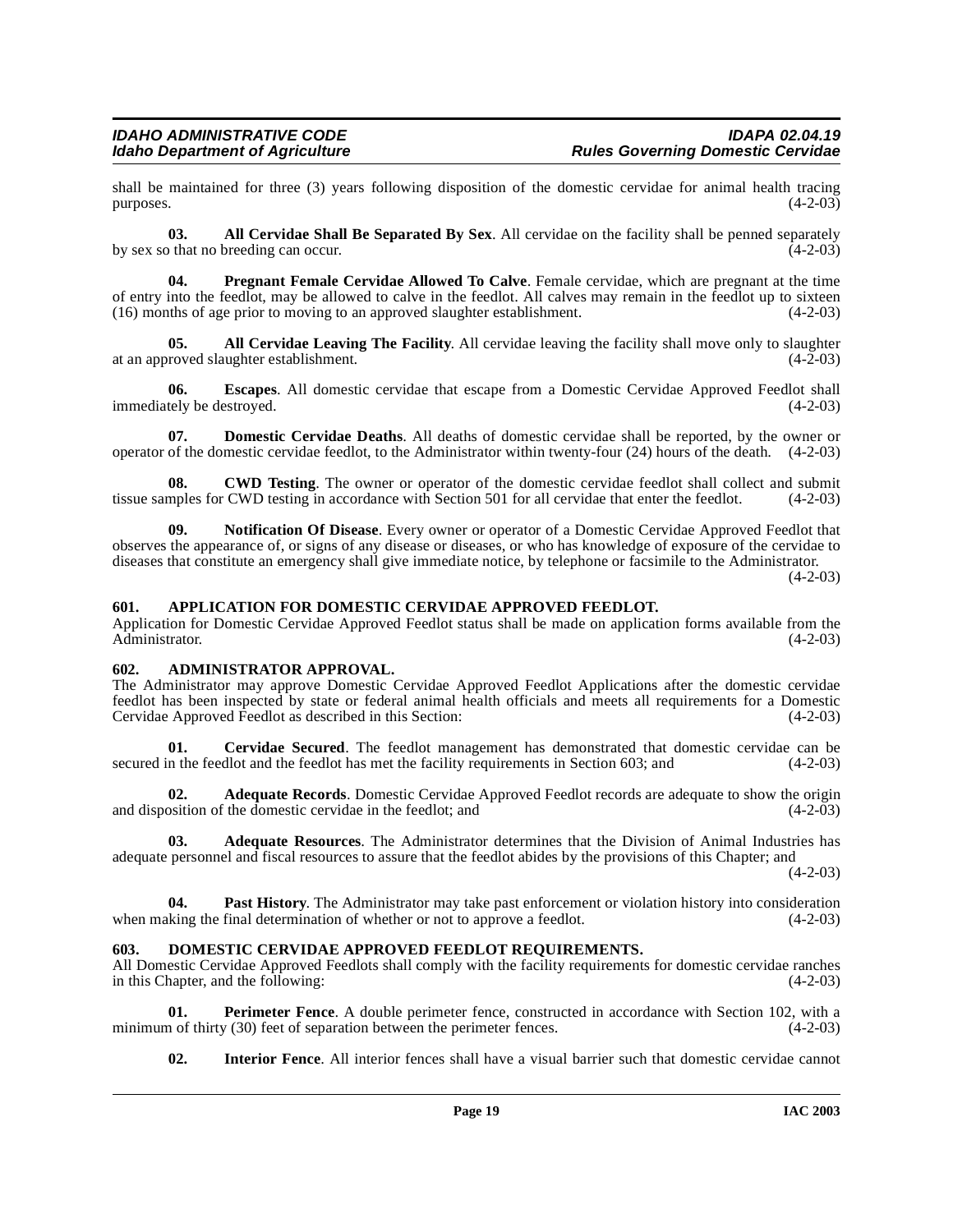see the exterior fence.  $(4-2-03)$ 

<span id="page-19-13"></span><span id="page-19-12"></span><span id="page-19-6"></span>**03. Access To Live Water**. There can be no access to live surface water by the animals in the facility.  $(4-2-03)$ 

**04. Prohibited In Areas With Resident Or Migratory Wild Cervidae Herds**. Domestic Cervidae Approved Feedlots are not allowed in areas with preexisting wild cervidae herds during any part of the year as determined by the Administrator. (4-2-03) determined by the Administrator.

**05. Geographically Separate From Any Other Domestic Cervidae Ranch Or Other Livestock Facility**. Domestic Cervidae Approved Feedlots are to be geographically separated from any other domestic cervidae ranch or other livestock facility as determined by the Administrator. (4-2-03) ranch or other livestock facility as determined by the Administrator.

<span id="page-19-15"></span>**06. Waste Containment**. All manure, runoff and wastewater shall be contained on the facility in a manner approved by the Administrator. (4-2-03)

# <span id="page-19-9"></span><span id="page-19-0"></span>**604. DOMESTIC CERVIDAE APPROVED FEEDLOT NUMBER.**

Feedlots approved by the Administrator shall receive a Domestic Cervidae Approved Feedlot Number. (4-2-03)

# <span id="page-19-11"></span><span id="page-19-1"></span>**605. EXPIRATION OF APPROVED STATUS.**

Approved domestic cervidae feedlot status shall expire on September 1 of each year. It shall be the responsibility of feedlot management to apply each year for renewal of approved status.  $(4-2-03)$ feedlot management to apply each year for renewal of approved status.

# <span id="page-19-7"></span><span id="page-19-2"></span>**606. CONTENT OF RECORDS FOR DOMESTIC CERVIDAE APPROVED FEEDLOTS.**

All domestic cervidae approved feedlots shall keep accurate and complete records of all cervidae in the feedlot. These records shall readily show: (4-2-03) records shall readily show:

**01.** Animals Received. The number, species, age, sex, origin, date of entry, individual identification, disposition of all cervidae received at the feedlot.  $(4-2-03)$ and final disposition of all cervidae received at the feedlot.

**02.** Animals Removed From Feedlot. The date of removal or sale, and destination of any animals removed.  $(4-2-03)$ removed.  $(4-2-03)$ 

**03. Death Loss**. That the deaths of all cervidae have been accurately recorded.  $(4-2-03)$ 

**04. Requirements.** That all applicable permit, test, examination, identification, and vaccination requirements have been met. (4-2-03)

# <span id="page-19-14"></span><span id="page-19-3"></span>**607. RECORDS RETENTION.**

Feedlot records shall be retained by the feedlot for a period of not less than three (3) years following removal of the cervidae from the feedlot. (4-2-03) cervidae from the feedlot.

# <span id="page-19-10"></span><span id="page-19-4"></span>**608. ENTRY REQUIREMENTS.**

Idaho Domestic Cervidae Approved Feedlots are allowed to feed all classes of cervidae, which are not known to be exposed to brucellosis, tuberculosis, or CWD, except that no cervidae from a CWD endemic area, as determined by the Administrator, shall be imported into a Domestic Cervidae Approved Feedlot. (4-2-03) the Administrator, shall be imported into a Domestic Cervidae Approved Feedlot.

# <span id="page-19-8"></span><span id="page-19-5"></span>**609. DOMESTIC CERVIDAE APPROVED FEEDLOT CLOSURE.**

Domestic Cervidae Approved Feedlot owners may close the facility by shipping all domestic cervidae to slaughter at an approved slaughter establishment.

**Records.** Feedlot records shall be retained by the feedlot owner for a period of not less than three (3) years following removal of the cervidae from the feedlot, or transferred to the Division. (4-2-03)

**02. Repopulation Of Facility**. The Administrator shall determine the method and timeframes for repopulation of the facility with domestic cervidae or other livestock, and any required cleaning and decontamination.  $(4-2-03)$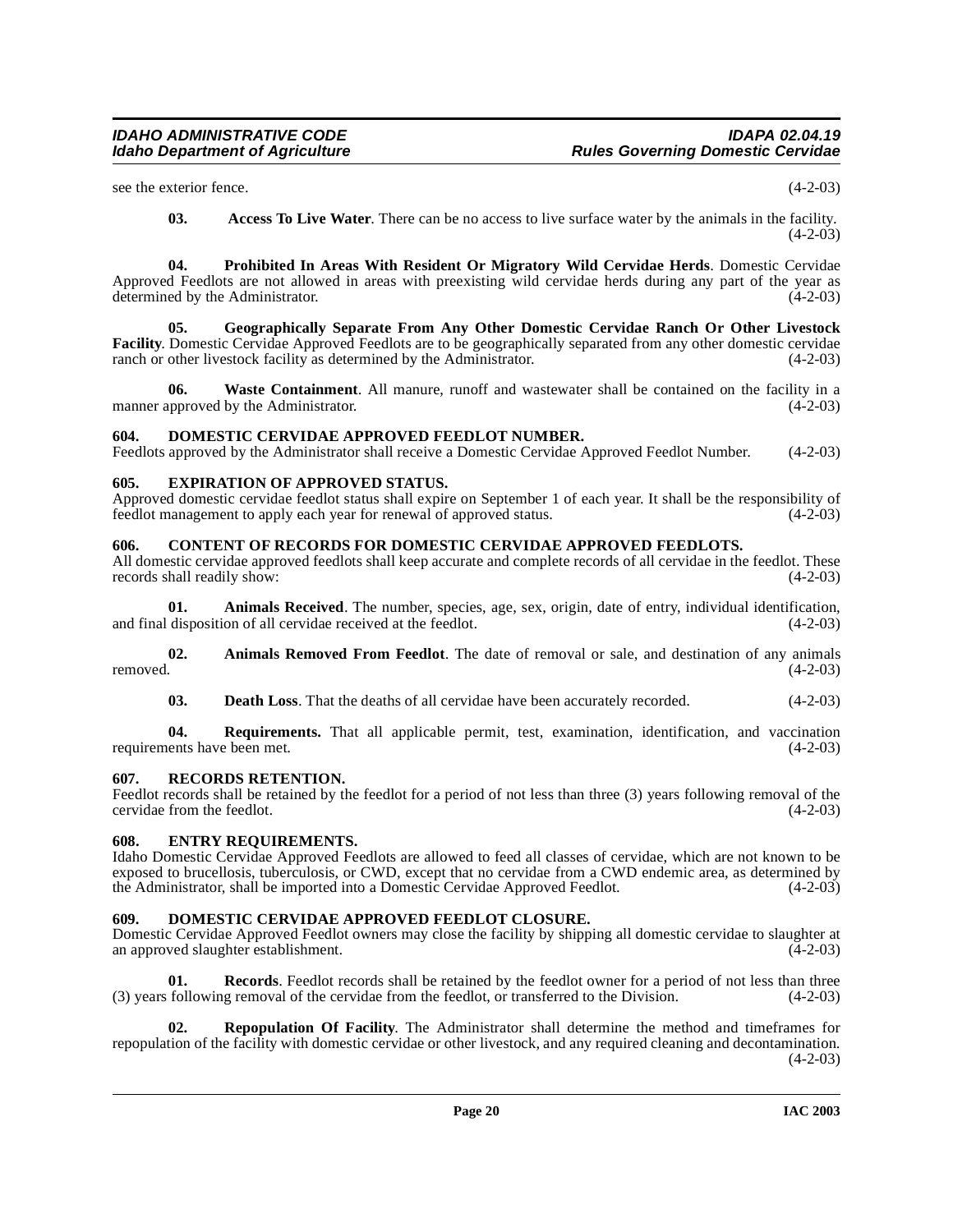# <span id="page-20-0"></span>**610. -- 619. (RESERVED).**

#### <span id="page-20-6"></span><span id="page-20-1"></span>**620. INSPECTION.**

The feedlot premises, the domestic cervidae therein, and the feedlot records shall be presented for inspection, during normal business hours, to the Administrator. (4-2-03)

#### <span id="page-20-8"></span><span id="page-20-2"></span>**621. REVOCATION OF APPROVED FEEDLOT STATUS.**

The Administrator may revoke approved feedlot status by notifying the owner in writing. (4-2-03)

**01. Failure To Comply**. In addition to any other department administrative or civil action, failure on the part of the feedlot operator to comply with the requirements of this chapter shall result in revocation of the Idaho<br>Domestic Cervidae Approved Feedlot status. (4-2-03) Domestic Cervidae Approved Feedlot status.

**02. Operator Request**. Operators may have the approved feedlot status revoked by emptying the nd requesting in writing that the status be revoked.  $(4-2-03)$ feedlot and requesting in writing that the status be revoked.

**03. Regulation Changes**. Idaho Domestic Cervidae Approved Feedlot status may be revoked at such time as revocation is required by changes in state or federal rules or regulations. (4-2-03)

**04. Disposition Of Domestic Cervidae**. Should the Idaho Domestic Cervidae Approved Feedlot status be revoked, domestic cervidae still in the feedlot shall be removed from the feedlot as provided in Section 600 of this chapter. The Administrator shall have the authority to impose time limits for removal of domestic cervidae. (4-2-03)

#### <span id="page-20-3"></span>**622. -- 989. (RESERVED).**

#### <span id="page-20-7"></span><span id="page-20-4"></span>**990. PENALTY FOR VIOLATIONS.**

Any person violating any of the provisions of this Chapter shall be subject to the penalty provisions of Title 25, Chapters 2, 3, 4, 6, and [35] 37, Idaho Code, applicable to domestic cervidae. (4-2-03) Chapters 2, 3, 4, 6, and [35] 37, Idaho Code, applicable to domestic cervidae.

**01. Monetary Penalties**. The imposition or computation of monetary penalties shall take into account the seriousness of the violation, good faith efforts to comply with the law, the economic impact of the penalty on the violator and such other matters as justice requires. (4-2-03)

**02. Minor Violations**. Nothing in this Chapter shall be construed as requiring the director to report minor violations when the director believes that the public interest will be best served by suitable warnings or other administrative action. (4-2-03)

## <span id="page-20-5"></span>**991. -- 999. (RESERVED).**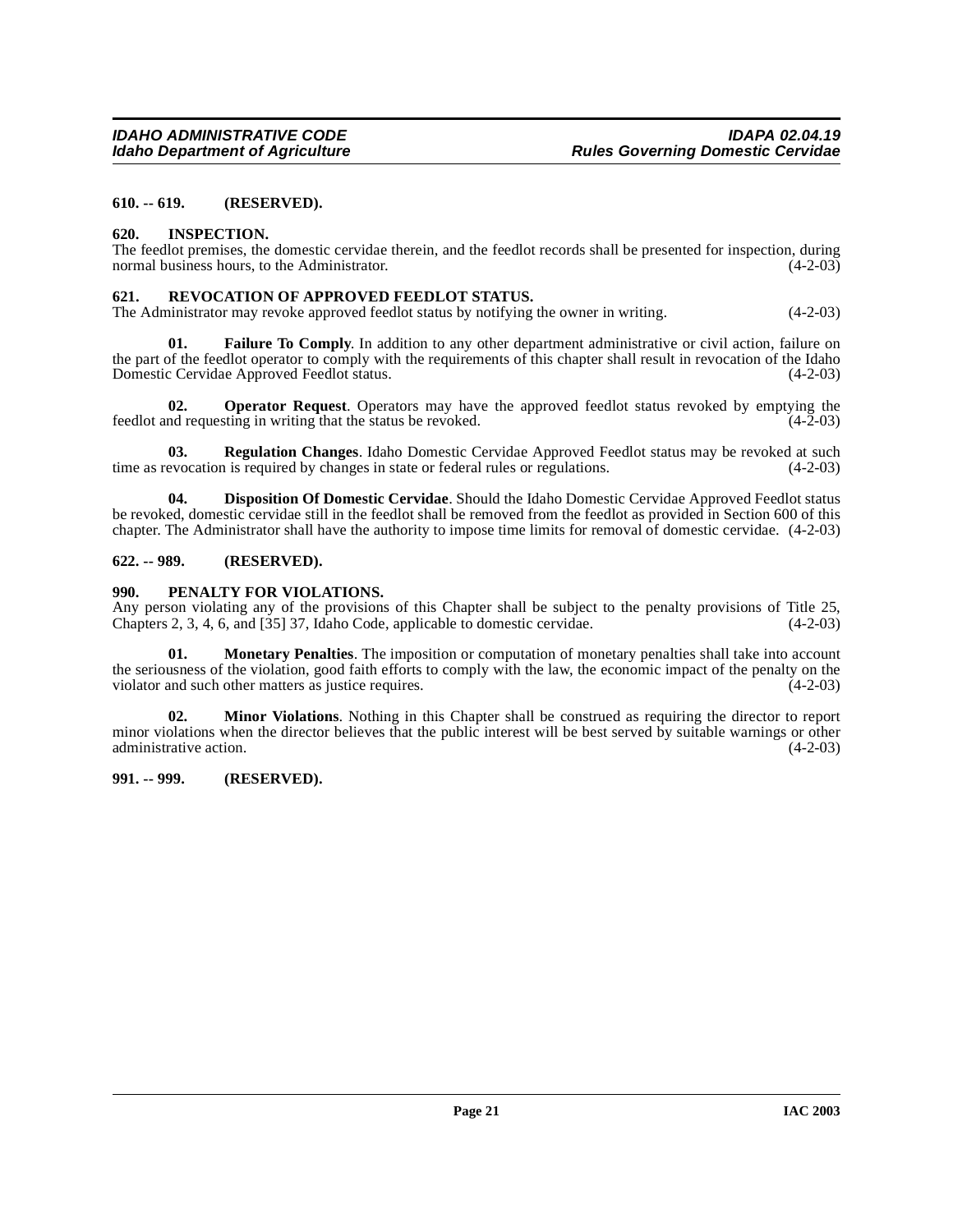# **Subject Index**

#### **A**

AZA Accredited Facilities & USDA Licensed Facilities [7](#page-6-3) Abbreviations, IDAPA 02.04.19, Rules Governing Domestic Cervidae [7](#page-6-4) Access To Live Water, Domestic Cervidae Approved Feedlot Requirements [20](#page-19-6) Accredited Veterinarian [4](#page-3-2) Adequate Records, Domestic Cervidae Approved Feedlot Applications [19](#page-18-3) Adequate Resources, Domestic Cervidae Approved Feedlot Applications [19](#page-18-4) Adjacent Herds, Duration Of CWD Quarantine [18](#page-17-3) Administrator Approval, Domestic Cervidae Approved Feedlot Applications [19](#page-18-5) All Cervidae Leaving The Facility, Domestic Cervidae Approved Feedlots [19](#page-18-6) All Cervidae Shall Be Separated By Sex, Domestic Cervidae Approved Feedlots [19](#page-18-7) Annual Inventory Report, Domestic Cervidae Ranch [12](#page-11-3) Application For Domestic Cervidae Approved Feedlot [19](#page-18-8) Approved & Custom Exempt Slaughter Establishments, Notice Of Death Of Domestic Cervidae [13](#page-12-6) Approved Slaughter Establishment [4](#page-3-3) Area Veterinarian In Charge [4](#page-3-4)

#### **B**

Bangle Tag, Inventory Verification, Domestic Cervidae Ranch [12](#page-11-4) Brain Samples, CWD Testing [16](#page-15-4) Breed Associations & Registries [4](#page-3-5) Brucellosis, Domestic Cervidae Ranches [15](#page-14-5)

#### **C**

CWD Positive Herds, Duration Of CWD Quarantine [17](#page-16-3) CWD Sample Submission Form/Death Certificate [13](#page-12-7) CWD Status [17](#page-16-4) CWD Suspect Herds, Duration Of CWD Quarantine [17](#page-16-5) CWD Testing, Domestic Cervidae Approved Feedlots [19](#page-18-9) CWD-Adjacent Herd [4](#page-3-6) CWD-Exposed Animal [4](#page-3-7) CWD-Exposed Herd [5](#page-4-0) CWD-Positive Cervid [5](#page-4-1) CWD-Positive Herd [5](#page-4-2)

CWD-Suspect Cervid [5](#page-4-3) CWD-Suspect Herd [5](#page-4-4) Capture, Escape Of Domestic Cervidae, Domestic Cervidae Ranch [13](#page-12-8) Cervid Herd [4](#page-3-8) Cervidae Secured, Domestic Cervidae Approved Feedlot Applications [19](#page-18-10) Change Of Address, Domestic Cervidae Ranch [13](#page-12-9) Change Of Ownership, Tuberculosis, Domestic Cervidae [15](#page-14-6) Chronic Wasting Disease [4](#page-3-9) Cleaning, Treating, Decontaminating, Or Disinfecting, Domestic Cervidae [18](#page-17-4) Collection Of Samples For CWD Testing [16](#page-15-5) Commingling [4](#page-3-10) Complete Depopulation, Duration Of CWD Quarantine [18](#page-17-5) Condemnation Of Animals, Declaration Of Animal Health Emergency, Domestic Cervidae [15](#page-14-7) Content Of Records For Domestic Cervidae Approved Feedlots [20](#page-19-7) Custom Exempt Slaughter Establishment [4](#page-3-11)

#### **D**

Declaration Of Animal Health Emergency, Quarantines, Domestic Cervidae [15](#page-14-8) Definitions, IDAPA 02.04.19, Rules Governing Domestic Cervidae [4](#page-3-12) Department Action, Location Of Domestic Cervidae [8](#page-7-5) Designated Epidemiologist [5](#page-4-5) Disease Control, Domestic Cervidae [14](#page-13-8) Disposal Of Domestic Cervidae, Not Utilized For Human Consumption [10](#page-9-7) Disposal Of Positive Or Exposed Cervidae, Duration Of CWD Quarantine [18](#page-17-6) Domestic Cervidae [5](#page-4-6) Domestic Cervidae Approved Feedlot [5](#page-4-7) Domestic Cervidae Approved Feedlot Closure [20](#page-19-8) Domestic Cervidae Approved Feedlot Number [20](#page-19-9) Domestic Cervidae Approved Feedlot Requirements [19](#page-18-11) Domestic Cervidae Approved Feedlots [18](#page-17-7) Domestic Cervidae Approved Feedlots, Fees, IDAPA 02.04.19, Rules

Governing Domestic Cervidae [10](#page-9-8) Domestic Cervidae Deaths, Domestic Cervidae Approved Feedlots [19](#page-18-12) Domestic Cervidae Ranch [5](#page-4-8) Domestic Cervidae Ranch Facility Requirements [10](#page-9-9) Domestic Cervidae Ranch Surveillance [16](#page-15-6) Domestic Cervidae Ranches [10](#page-9-10) Domestic Cervidae Ranches, Fees, IDAPA 02.04.19, Rules Governing Domestic Cervidae [10](#page-9-11) Domestic Cervidae Ranches, Notice Of Death Of Domestic Cervidae [13](#page-12-10) Duration Of CWD Quarantine [17](#page-16-6) Duty Of Ranch Owner, Wild Cervidae [9](#page-8-4) Duty To Gather & Restrain, Inventory Verification, Domestic Cervidae Ranch [12](#page-11-5) Duty To Restrain, Domestic Cervidae Ranch [14](#page-13-9) Duty To Retrieve Escaped Cervidae, Escape Of Domestic Cervidae, Domestic Cervidae Ranch [13](#page-12-11) **E** Elk & Fallow Deer, Perimeter Fence

Requirements [11](#page-10-4) Entry Requirements, Domestic Cervidae Approved Feedlot [20](#page-19-10) Escape Of Domestic Cervidae, Domestic Cervidae Ranch [13](#page-12-12) Escapes, Domestic Cervidae Approved Feedlots [19](#page-18-13) Expiration Of Approved Status, Domestic Cervidae Approved Feedlot [20](#page-19-11) Exposed Herds, Duration Of CWD

Quarantine [18](#page-17-8) Exposed Herds, Quarantines, Domestic Cervidae [15](#page-14-9)

# **F**

Failure To Notify The Administrator, Presence Of Wild Cervidae [10](#page-9-12) Failure To Notify, Declaration Of Animal Health Emergency, Domestic Cervidae [15](#page-14-10) Failure To Notify, Escape Of Domestic Cervidae, Domestic Cervidae Ranch [13](#page-12-13) Failure To Submit Samples For CWD Testing, CWD Testing [16](#page-15-7) Federal Animal Health Official [5](#page-4-9) Fees, IDAPA 02.04.19, Rules Governing Domestic Cervidae [10](#page-9-13) Fence Maintenance, Perimeter Fence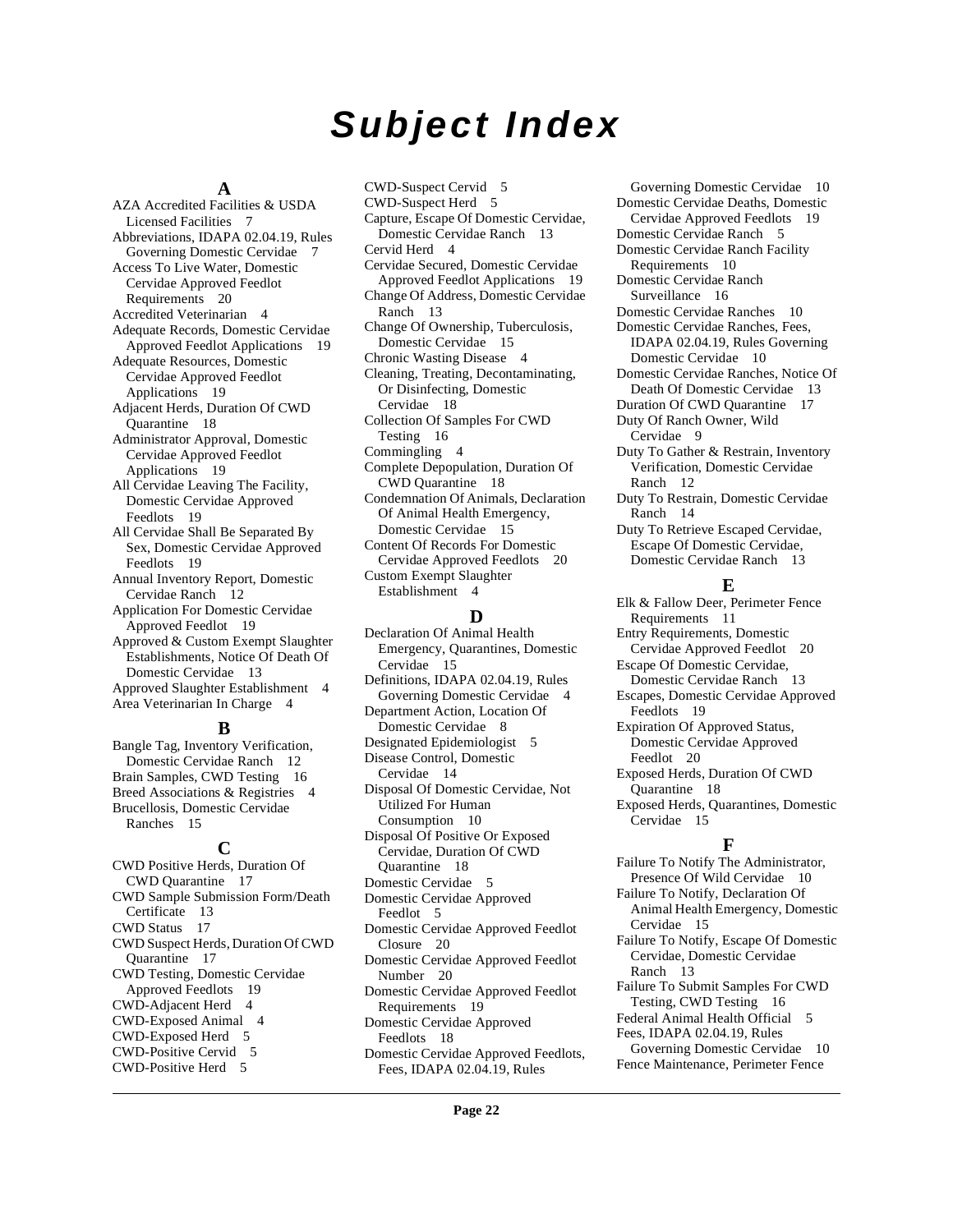Requirements, Domestic Cervidae [11](#page-10-5) Fencing Requirements, Duration Of CWD Quarantine [18](#page-17-9)

### **G**

Gates, Perimeter Fence Requirements [11](#page-10-6) Gathering & Restraining System, Domestic Cervidae [11](#page-10-7) Geographically Separate From Any Other Domestic Cervidae Ranch Or Other Livestock Facility, Domestic Cervidae Approved Feedlot Requirements [20](#page-19-12)

# **H**

Handling Of Samples, CWD Testing [16](#page-15-8) Herd Of Origin [5](#page-4-10)

# **I**

Importation Of Domestic Cervidae [8](#page-7-6) Indemnity, Declaration Of Animal Health Emergency, Domestic Cervidae [15](#page-14-11) Individual Herd Plan [6](#page-5-0) Infected Herds, Quarantines, Domestic Cervidae [15](#page-14-12) Inspection, Domestic Cervidae Approved Feedlot [21](#page-20-6) Inspections, Control & Eradicate Diseases, Domestic Cervidae [9](#page-8-5) Inspections, Domestic Cervidae Ranch Facility Requirements [10](#page-9-14) Interior Fence, Domestic Cervidae Approved Feedlot Requirements [19](#page-18-14) Intrastate Movement Certificate [6](#page-5-1) Intrastate Movement Certificate, Domestic Cervidae [13](#page-12-14) Intrastate Movement Of Domestic Cervidae [14](#page-13-10) Inventory Evaluation, Re-Identification Of Domestic Cervidae [9](#page-8-6) Inventory Verification, Domestic Cervidae Ranch [12](#page-11-6) Investigation Of CWD [17](#page-16-7)

## **L**

Location Of Domestic Cervidae [8](#page-7-7)

#### **M**

Maintain All Original Identification, Domestic Cervidae Approved Feedlots [18](#page-17-10) Microchip, Types Of Official Identification, Domestic Cervidae [8](#page-7-8) Movement Between AZA & USDA Facilities [7](#page-6-5)

Movement Of Cervidae Between Accredited AZA Or USDA Licensed Facilities [14](#page-13-11)

#### **N**

Natural Disasters, Location Of Domestic Cervidae [8](#page-7-9) Non-Testable Or Samples That Do Not Contain Appropriate Tissues, CWD Testing [16](#page-15-9) Notice Of Death Of Domestic Cervidae [13](#page-12-15) Notification Of Administrator, Presence Of Wild Cervidae [9](#page-8-7) Notification Of Disease, Domestic Cervidae Approved Feedlots [19](#page-18-15) Notification Of Exposure To Disease, Domestic Cervidae [13](#page-12-16) Notification To Administrator, Declaration Of Animal Health Emergency, Domestic Cervidae [15](#page-14-13)

# **O**

Official CWD Test [6](#page-5-2) Official CWD Tests [16](#page-15-10) Official HASCO Brass Lamb Tag, Types Of Official Identification, Domestic Cervidae [9](#page-8-8) Official ISDA Cervidae Program Eartag, Types Of Official Identification, Domestic Cervidae [9](#page-8-9) Official Identification [6](#page-5-3) Official Identification, Domestic Cervidae [8](#page-7-10) Official NAEBA Eartag, Types Of

Official Identification, Domestic Cervidae [9](#page-8-10)

Official USDA Eartag, Types Of Official Identification, Domestic Cervidae [8](#page-7-11)

#### **P**

Penalty For Violations, Domestic Cervidae Approved Feedlot [21](#page-20-7) Perimeter Fence Requirements, Rules Governing Domestic Cervidae [10](#page-9-15) Perimeter Fence, Domestic Cervidae Approved Feedlot Requirements [19](#page-18-16) Permanent Identification, Re-Identification Of Domestic Cervidae [9](#page-8-11) Posts, Perimeter Fence Requirements [11](#page-10-8) Pregnant Female Cervidae Allowed To

Calve, Domestic Cervidae Approved Feedlots [19](#page-18-17) Prohibited In Areas With Resident Or

Migratory Wild Cervidae Herds,

Domestic Cervidae Approved Feedlot Requirements [20](#page-19-13)

#### **Q**

Quarantine Facility [6](#page-5-4) Quarantine Facility, Domestic Cervidae Ranch [11](#page-10-9)

Quarantines, Domestic Cervidae [14](#page-13-12)

#### **R**

Re-Identification [6](#page-5-5) Re-Identification Of Domestic Cervidae [9](#page-8-12) Records & Reporting, Domestic Cervidae Ranch [12](#page-11-7) Records Retention, Domestic Cervidae Approved Feedlot [20](#page-19-14) Reindeer, Location Of Domestic Cervidae [8](#page-7-12) Reindeer, Perimeter Fence Requirements, Domestic Cervidae [11](#page-10-10) Reproduction Of Original Tattoo, Re-Identification Of Domestic Cervidae [9](#page-8-13) Restricted Movement Permit [6](#page-5-6) Revocation Of Approved Feedlot Status, Domestic Cervidae Approved

Feedlot [21](#page-20-8) Rules & UM&R, Tuberculosis,

Domestic Cervidae [15](#page-14-14)

**S**

Sample Submission Time, CWD Testing [16](#page-15-11) Sheriff & State Brand Inspector, Escape Of Domestic Cervidae, Domestic Cervidae Ranch [13](#page-12-17) Slaughter Surveillance, Surveillance For CWD [16](#page-15-12) Source Herds & Herds Of Origin, Duration Of CWD Quarantine [18](#page-17-11) State Animal Health Official [6](#page-5-7) Submission Of Head, CWD Testing [16](#page-15-13) Supervision Of Domestic Cervidae Program [10](#page-9-16) Supervision, Re-Identification Of Domestic Cervidae [9](#page-8-14) Surveillance For CWD [16](#page-15-14) **T**

TB Test, Intrastate Movement Of Domestic Cervidae [14](#page-13-13) Tattoo, Types Of Official Identification, Domestic Cervidae [8](#page-7-13) Testing Methods, Domestic Cervidae [14](#page-13-14)

# **Subject Index (Cont'd)**